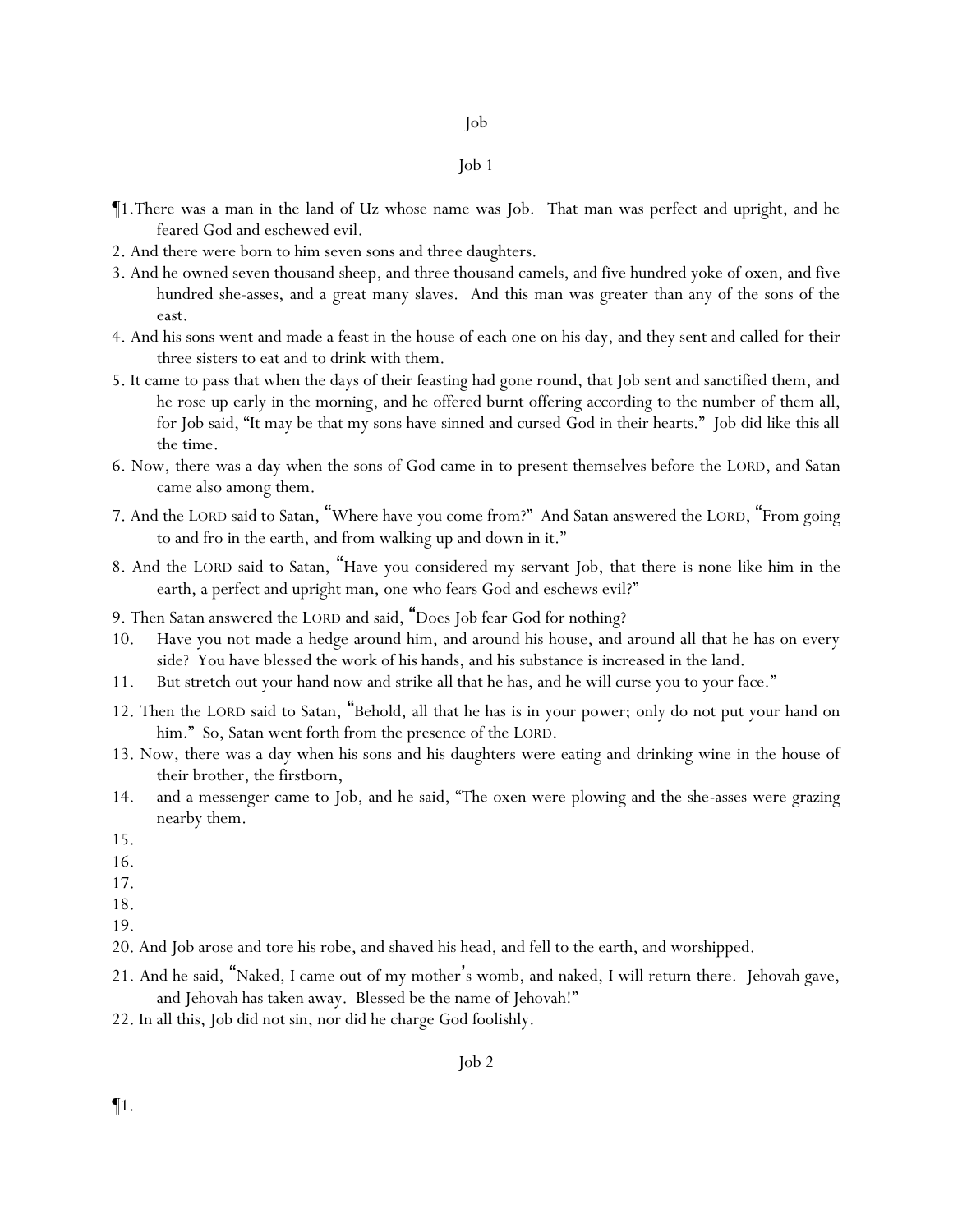- 2. And the LORD said to Satan, "Where have you come from?" And Satan answered the LORD and said, "From going to and fro in the earth, and from walking up and down in it."
- 3. And the LORD said to Satan, "Have you considered my servant Job, that there is none like him in the earth, a perfect and upright man, one who fears God and eschews evil? And still, he holds fast his integrity, even though you moved me against him to destroy him without cause."
- 4. And Satan answered the LORD and said, "Skin for skin, yes, all that a man has, he will give for his life.
- 5. Stretch out your hand now and strike his bone and his flesh, and he will curse you to your face."
- 6. And the LORD said to Satan, "Behold, he is in your hand. But save his life."
- 7. So, Satan went out from the presence of the LORD, and he struck Job with sore boils from the sole of his foot to the top of his head.

9. curse God and die!"

10. And he said to her, "You talk as one of the foolish women talk. What? Shall we receive good from God, and not receive evil?" In all this, Job did not sin with his lips.

11.

12.

13.

¶1. 2.

### Job 3

3. 4. 5. 6. 7. 8. 9. 10. 11. 12. 13. 14. 15. 16. 17. 18. 19. 20. 21. 22. 23. 24.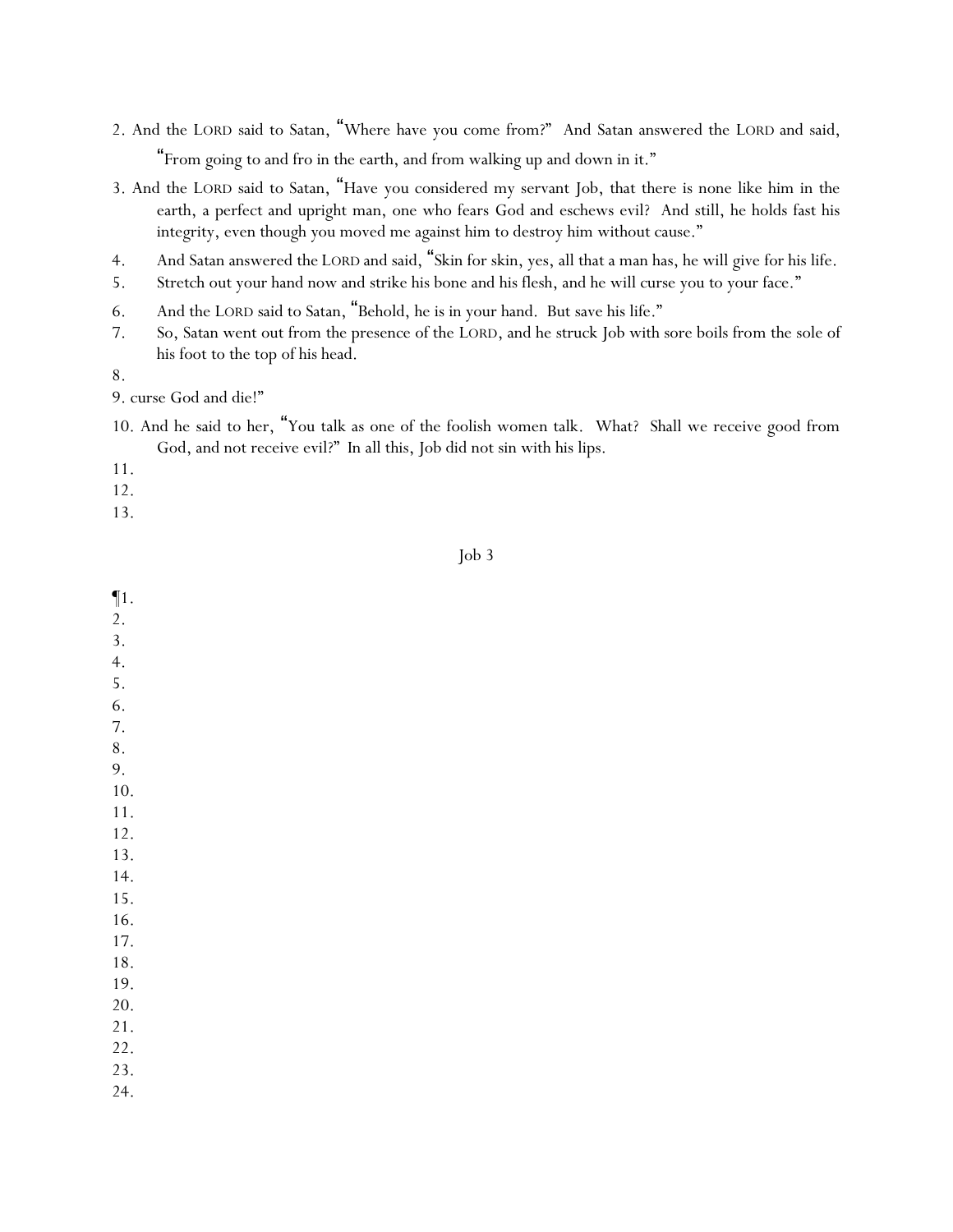26.

Job 4

- ¶1.
- 2.
- 3.
- 4.
- 5.
- 6.
- 7. Think back, now. Who has perished, being innocent? Or when were the upright ever brought to ruin?
- 8.
- 9.
- 10.

11.

- 12. Now, a word was subtly brought to me, and my ear caught in a whisper *just* some of it
- 13. when disquieting thoughts of night visions, when deep sleep falls upon men.
- 14. Dread came upon me, and trembling; a multitude of my bones were filled with dread.
- 15. Then a spirit passed before my face. The hair of my flesh stood up!
- 16. It stood still, but I did not recognize its form; it was a shape before my eyes. *There was* silence. And then I heard a voice:
- 17. 'Is a man more righteous than God? Or a man purer than His maker?'
- 18. Behold, He puts no trust in His servants, and charges His angels with error.
- 19. How much more, those who dwell in houses of clay, whose foundation is in dirt, who are crushed before a moth!
- 20. They are stricken from morning to evening; unnoticed, they vanish forever.
- 21. Is not their abundance taken away with them? They die, but with no wisdom.

| $\P1.$ |                                                                                          |
|--------|------------------------------------------------------------------------------------------|
| 2.     |                                                                                          |
| 3.     |                                                                                          |
| 4.     |                                                                                          |
| 5.     |                                                                                          |
| 6.     |                                                                                          |
| 7.     |                                                                                          |
| 8.     |                                                                                          |
| 9.     |                                                                                          |
| 10.    | who gives rain upon the face of the earth, and sends waters upon the face of the fields. |
| 11.    |                                                                                          |
| 12.    |                                                                                          |
| 13.    |                                                                                          |
| 14.    |                                                                                          |
|        |                                                                                          |
|        |                                                                                          |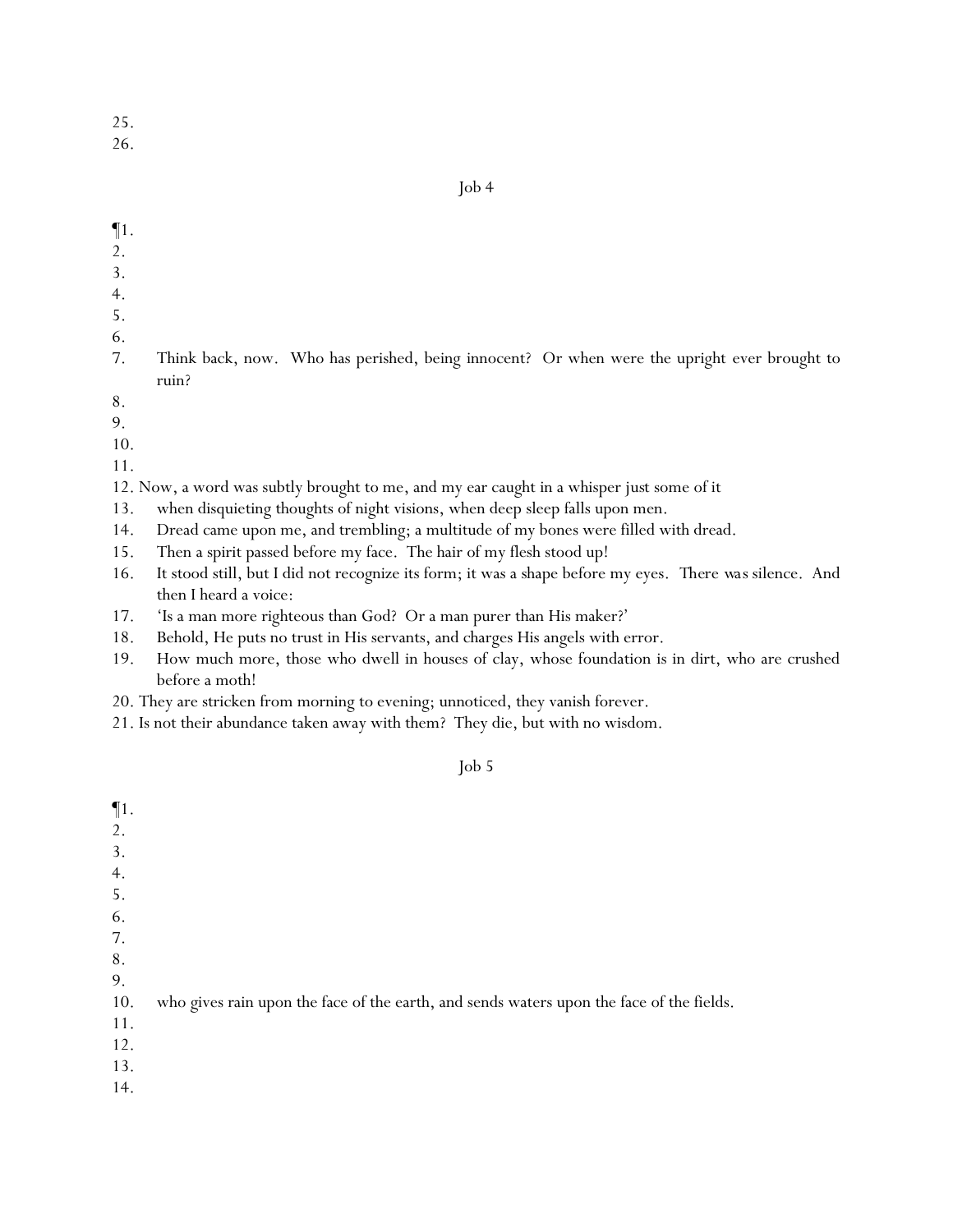16.

17.

- 18.
- 19.
- 20. 21.
- 22.
- 23.
- 24.
- 25.
- 26.
- 27.

Job 6

¶1. 2. 3. 4. 5. 6. 7. 8. 9. 10. 11. 12. 13. 14. 15. 16. 17. 18. 19. 20. 21. 22. 23. 24. 25. 26. 27. 28. 29. 30.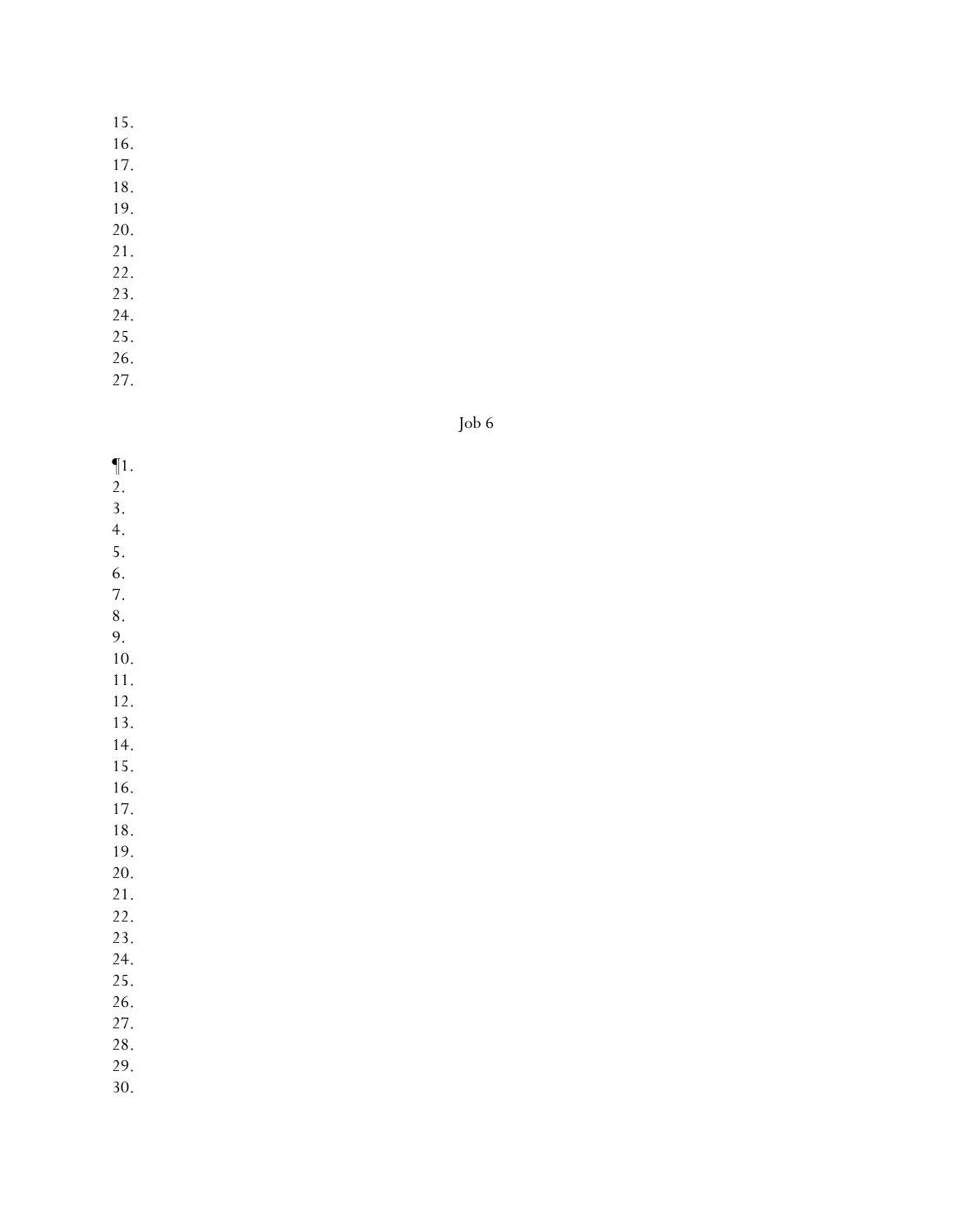¶1.

- 2.
- 3.
- 4.
- 5.
- 6.
- 7. 8.
- 9.
- 10.
- 11.
- 12.
- 13.

14.

15.

16.

- 17.
- 18. 19.

20.

21.

- ¶1.
- $\frac{2}{3}$ .
- Does God pervert judgment? Or does the Almighty pervert what is right?
- 4.
- 5.
- 6. If you were pure and upright, He would rouse Himself for you, and make your righteous abode prosperous.
- 7.
- 8.
- 9.
- 10.
- 11.
- 12.
- 13.
- 14.
- 15.
- 16.
- 17.
- 18.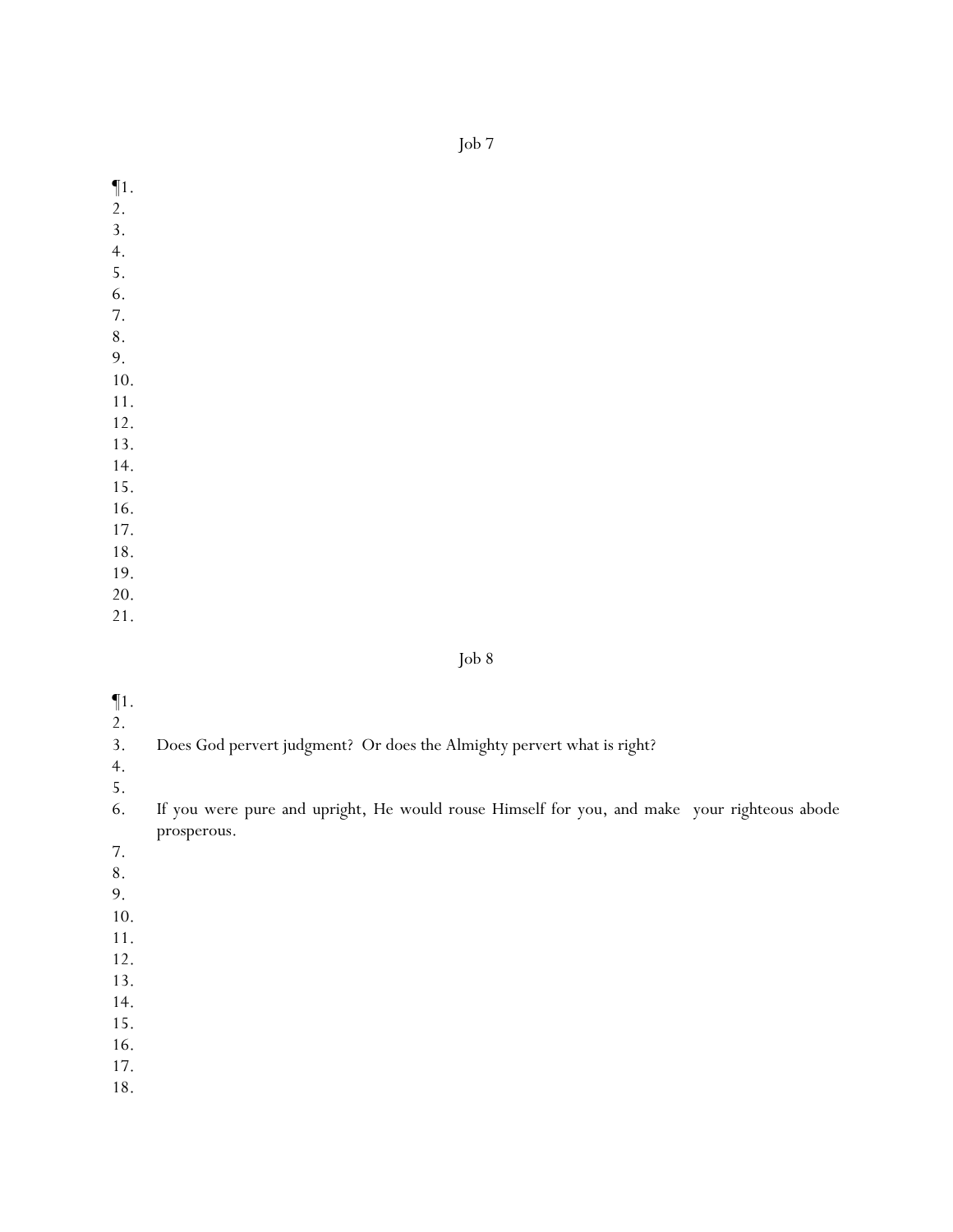- $19.20.$ Behold, God will not refuse a perfect man! Neither will He strengthen the hand of the wicked.
- 21.
- 22.

| $\P1.$    |                                                                                     |
|-----------|-------------------------------------------------------------------------------------|
| 2.        |                                                                                     |
| 3.        |                                                                                     |
| 4.        |                                                                                     |
| 5.        |                                                                                     |
| 6.        |                                                                                     |
| 7.        |                                                                                     |
| $\bf 8$ . |                                                                                     |
| 9.        |                                                                                     |
| 10.       |                                                                                     |
| 11.       |                                                                                     |
| 12.       |                                                                                     |
|           | 13. God will not withdraw His anger. Helpers of the Proud One will bow beneath Him. |
| 14.       |                                                                                     |
| 15.       |                                                                                     |
| 16.       |                                                                                     |
| 17.       | who crushes me with an overwhelming flood and multiplies my wounds without cause.   |
| 18.       |                                                                                     |
| 19.       |                                                                                     |
| 20.       |                                                                                     |
| 21.       |                                                                                     |
| 22.       |                                                                                     |
| 23.       |                                                                                     |
| 24.       |                                                                                     |
| 25.       |                                                                                     |
| 26.       |                                                                                     |
| 27.       |                                                                                     |
| 28.       |                                                                                     |
| 29.       |                                                                                     |
| 30.       |                                                                                     |
| 31.       |                                                                                     |
| 32.       |                                                                                     |
| 33.       |                                                                                     |
| 34.       |                                                                                     |
| 35.       |                                                                                     |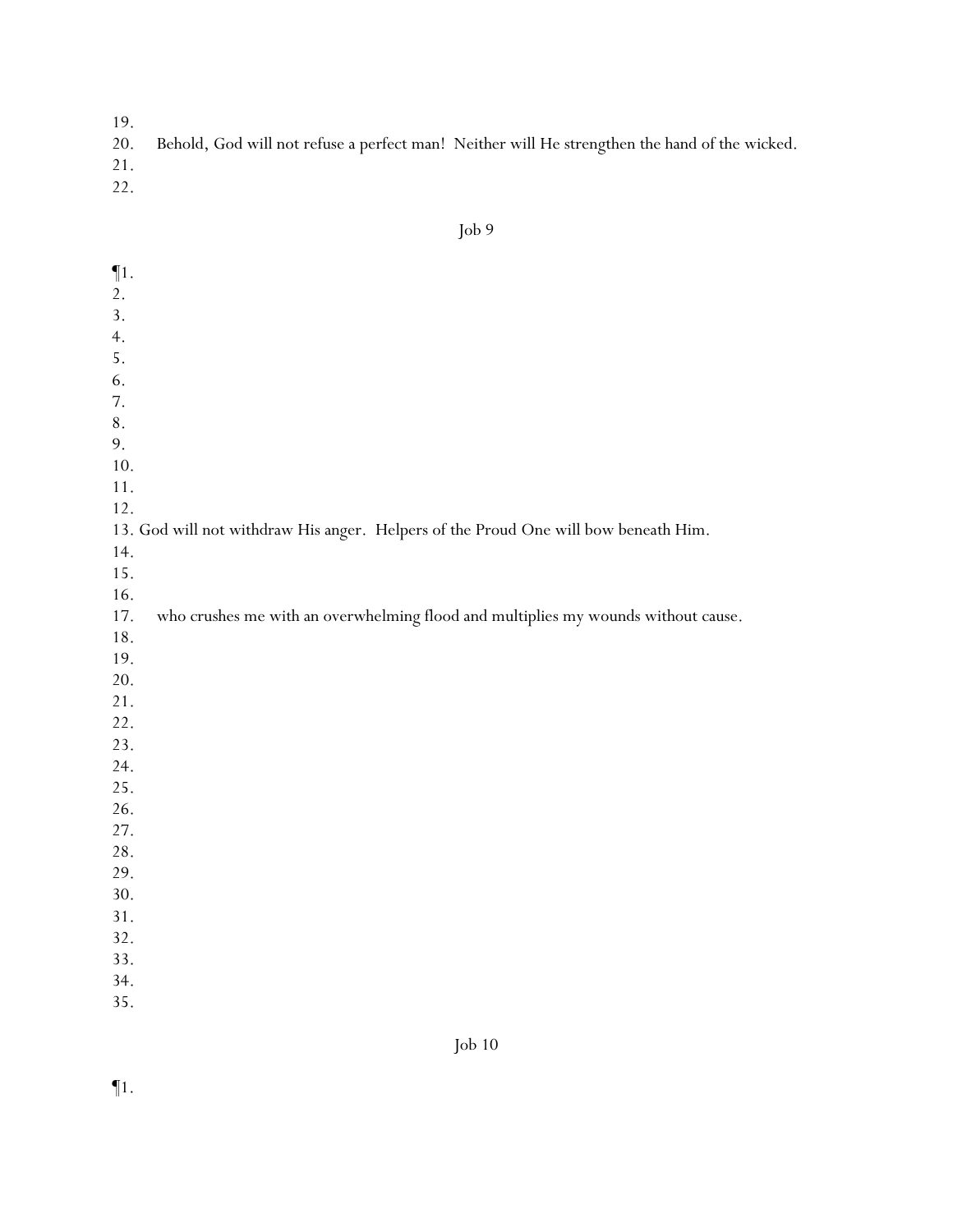- 2.
- 3.
- 4.
- 5.
- 6. 7.
- 8.
- 9.
- 10.
- 11.
- 12.
- 13.
- 14.
- 15.
- 16.
- 17. 18.
- 19.
- 20.
- 21.
- 22.

- ¶1. Then answered Zophar the Naamathite, and said,
- 2. "Should not this multitude of words be answered? And should a man full of talk be justified?
- 3. Should your vain speech make men silent? And when you mock *God*, should no one put *you* to shame?
- 4. For you have said, 'My doctrine is pure, 'and 'I am clean in your sight.'
- 5. Oh, that God would speak and open His lips against you,
- 6. and show you the secrets of wisdom, that *they are* double in sound wisdom! Know that God is exacting of you *less* than your iniquity *deserves*!
- 7.
- 8.
- 9.
- 10.
- 11.
- 12.
- 13.
- 14.
- 15.
- 16.
- 17.
- 18.
- 19. 20.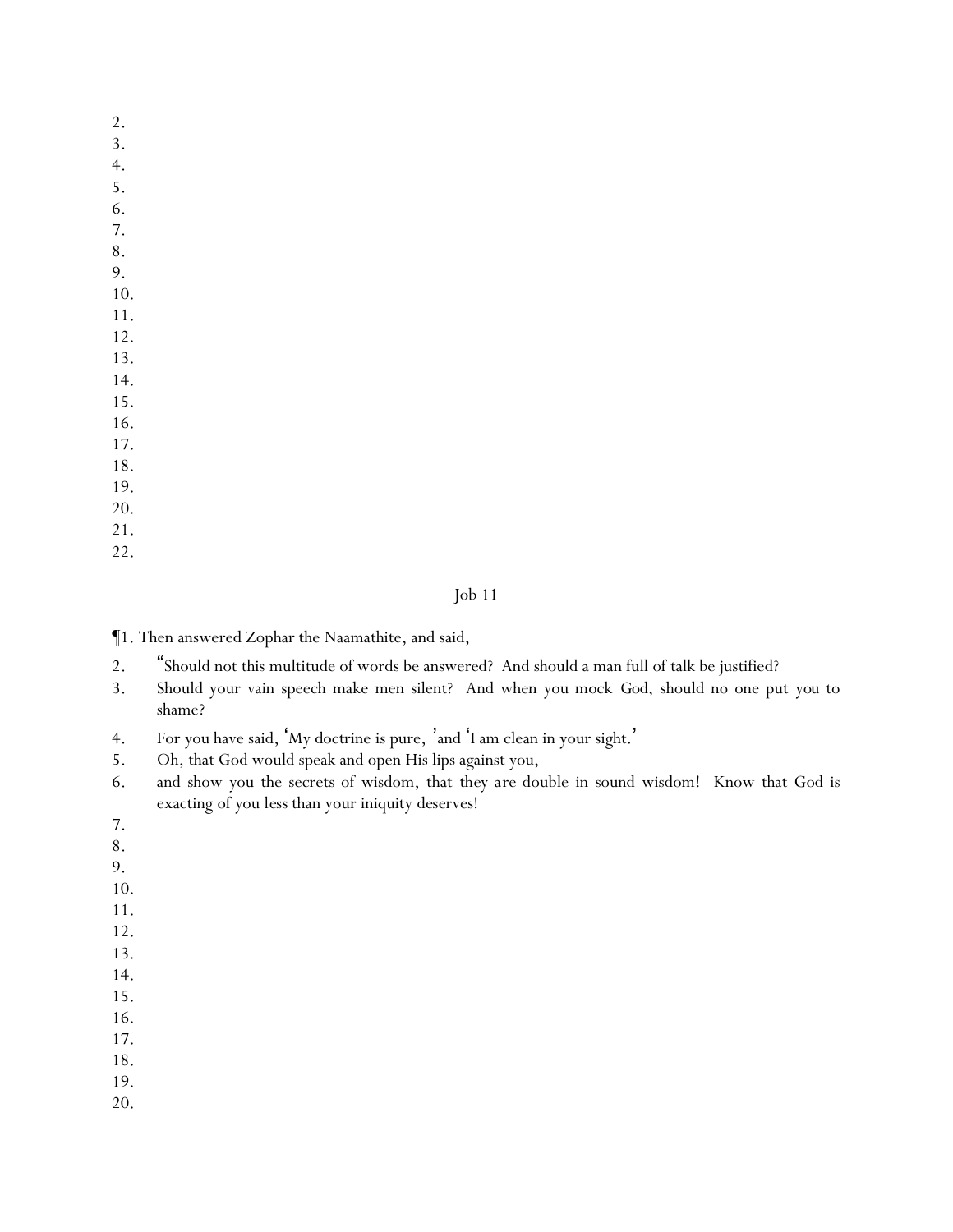| $\P1.$ |                                                                                                         |
|--------|---------------------------------------------------------------------------------------------------------|
| 2.     |                                                                                                         |
| 3.     |                                                                                                         |
| 4.     |                                                                                                         |
| 5.     | The one who is ready to slip with his feet is as a lamp despised in the thought of him that is at ease. |
| 6.     |                                                                                                         |
| 7.     |                                                                                                         |
| 8.     |                                                                                                         |
| 9.     |                                                                                                         |
| 10.    |                                                                                                         |
| 11.    |                                                                                                         |
| 12.    |                                                                                                         |
| 13.    |                                                                                                         |
| 14.    |                                                                                                         |
| 15.    |                                                                                                         |
| 16.    |                                                                                                         |
| 17.    |                                                                                                         |
| 18.    |                                                                                                         |

| nn |  |
|----|--|
|----|--|

- $\P1$ . 2. 3. 4. 5. 6. 7. 8. 9. 10. 11. 12. 13. 14.
- 15.
- 16.

19. 20. 21. 22. 23. 24. 25.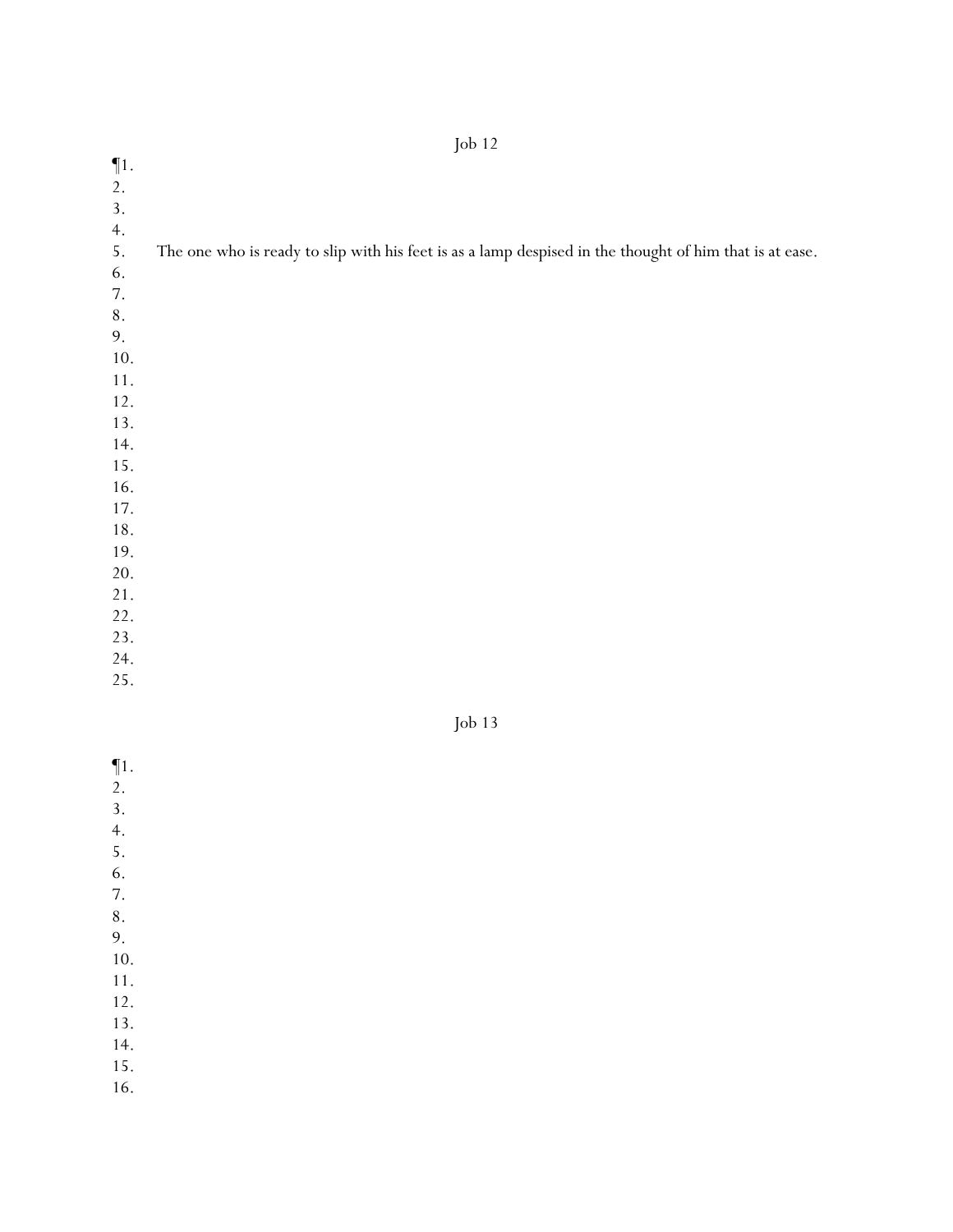18.

19.

- 20.
- 21.
- 22.
- 23.
- 24. 25.
- 26.
- 27.
- 28.

Job 14

- ¶1.
- 2.
- 3.
- 4.
- 5.
- 6. 7.
- 8.
- 9.

10.

- 11.
- 12.
- 13.
- 14. 15.
- 16.
- 17.
- 18.
- 19.
- 20.
- 21.
- 22.



¶1.

- 2.
- 3.
- 4.
- $\frac{5}{6}$ .

Your own mouth condemns you, and not I. Your own lips testify against you!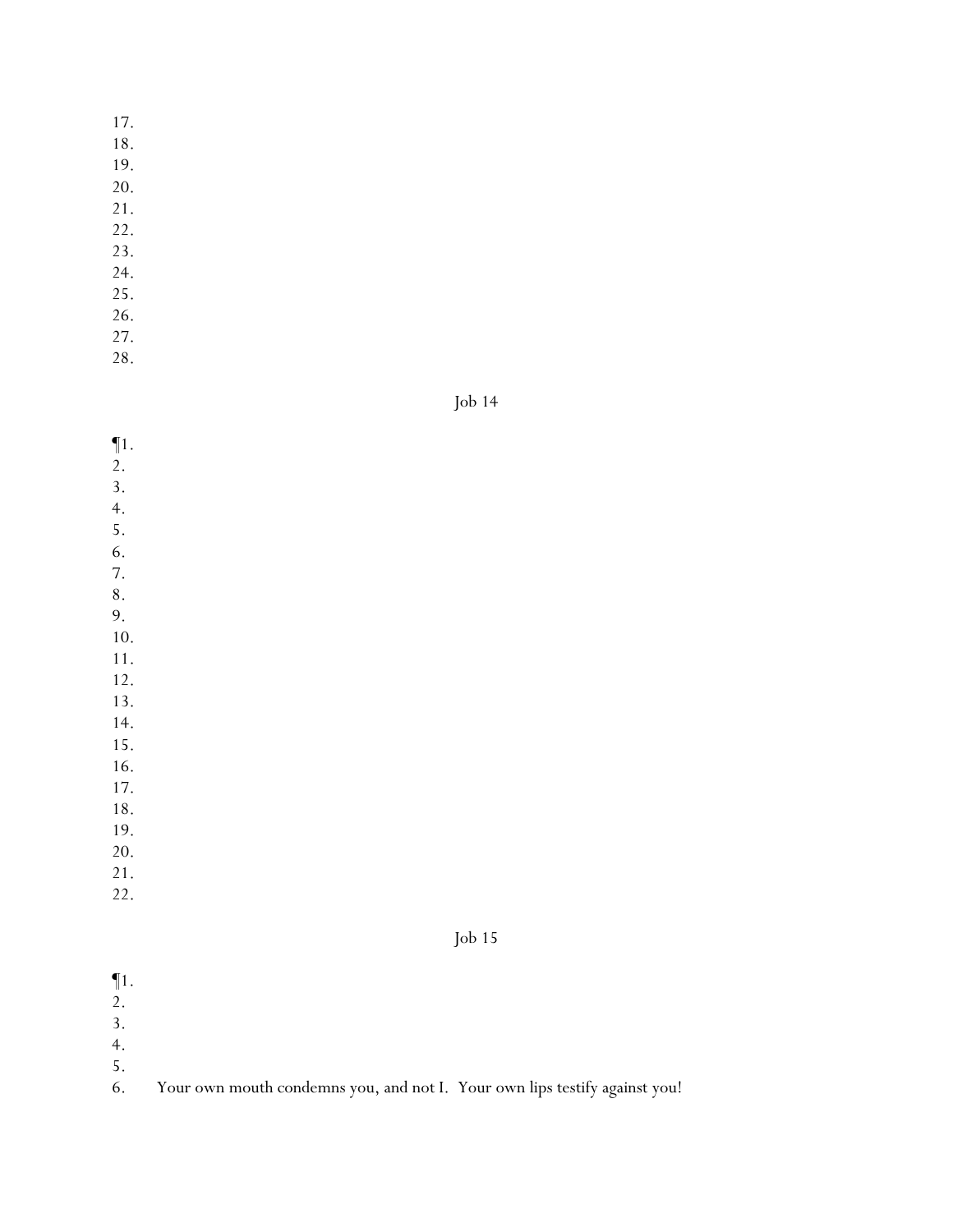| $7. \,$ |                                                                                        |
|---------|----------------------------------------------------------------------------------------|
| $8\,.$  |                                                                                        |
| 9.      |                                                                                        |
| 10.     |                                                                                        |
| $11.$   |                                                                                        |
| 12.     |                                                                                        |
| 13.     |                                                                                        |
| 14.     |                                                                                        |
| 15.     | Behold, he puts no trust in His holy ones, and the heavens are not clean in His sight. |
| 16.     |                                                                                        |
| 17.     |                                                                                        |
| 18.     |                                                                                        |
| 19.     |                                                                                        |
| 20.     |                                                                                        |
| 21.     |                                                                                        |
| 22.     |                                                                                        |
| 23.     |                                                                                        |
| 24.     |                                                                                        |
| 25.     |                                                                                        |
| 26.     |                                                                                        |
| 27.     |                                                                                        |
| 28.     |                                                                                        |
| 29.     |                                                                                        |
| 30.     |                                                                                        |
| 31.     |                                                                                        |
| 32.     |                                                                                        |
| 33.     |                                                                                        |
| 34.     |                                                                                        |

Job 16

¶1. Then Job answered and said,

| 2.  | "I have heard many such things. Miserable comforters are you all! |
|-----|-------------------------------------------------------------------|
| 3.  |                                                                   |
| 4.  |                                                                   |
| 5.  |                                                                   |
| 6.  |                                                                   |
| 7.  |                                                                   |
| 8.  |                                                                   |
| 9.  |                                                                   |
| 10. |                                                                   |
| 11. |                                                                   |
| 12. |                                                                   |
| 13. |                                                                   |
| 14. |                                                                   |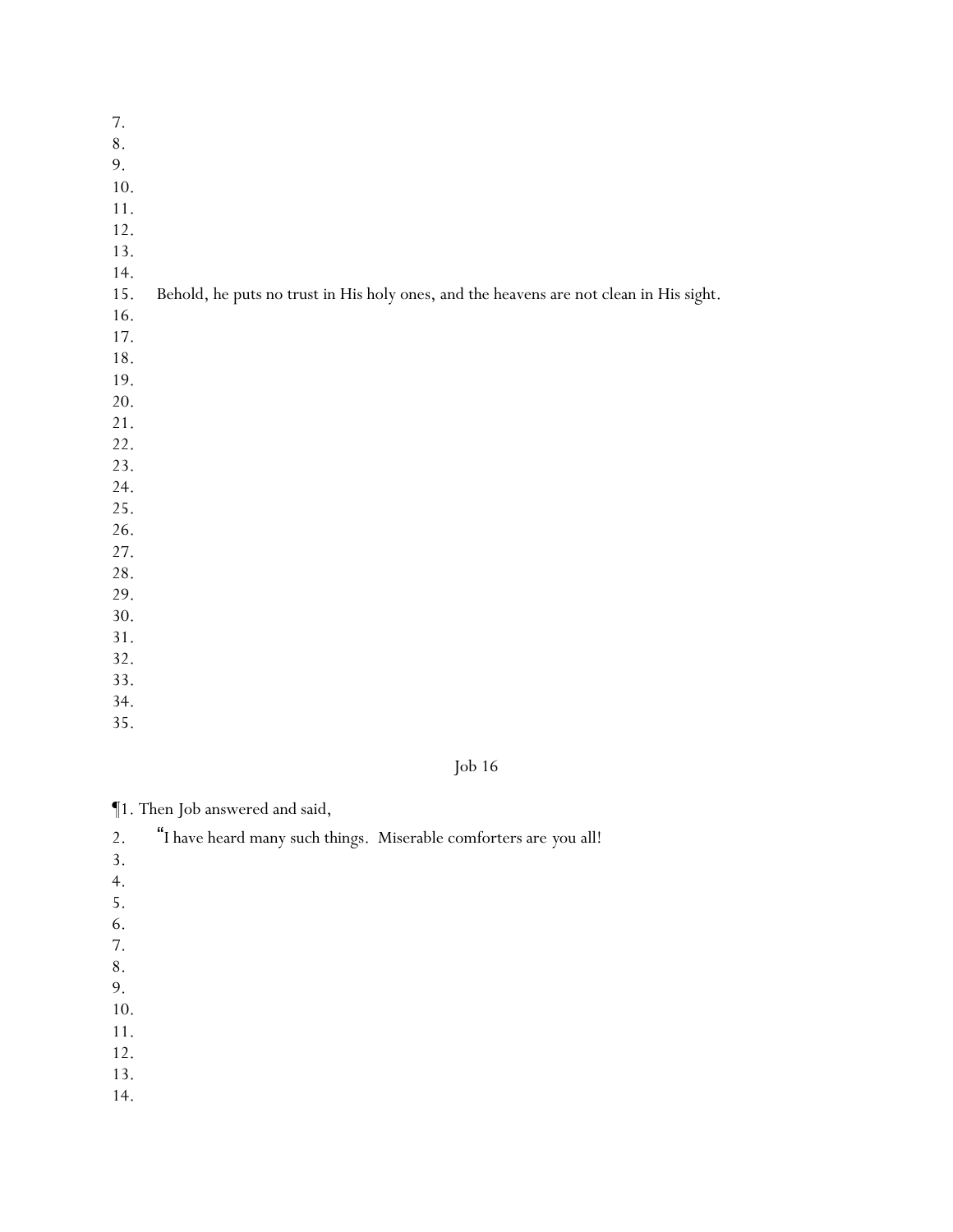- 15.
- 16. My face is contorted from my weeping, and on my eyelids *is* the shadow of death,
- 17. even though there is no cruelty in my hands. My prayer is pure!
- 18.
- 19.
- 20.
- 21.
- 22.

Job 17

¶1.

- 2.
- 3.
- 4. 5.
- 6.
- 7.
- 8.
- 9.
- 10.
- 11.
- 12.
- 13.
- 14.
- 15.
- 16.



- ¶1.
- 2.
- 3. 4.
- 5.
- 6.
- 7.
- 8.
- 9.
- 10.
- 11.
- 12.
- 13.
- 14.
- 15.
- 16.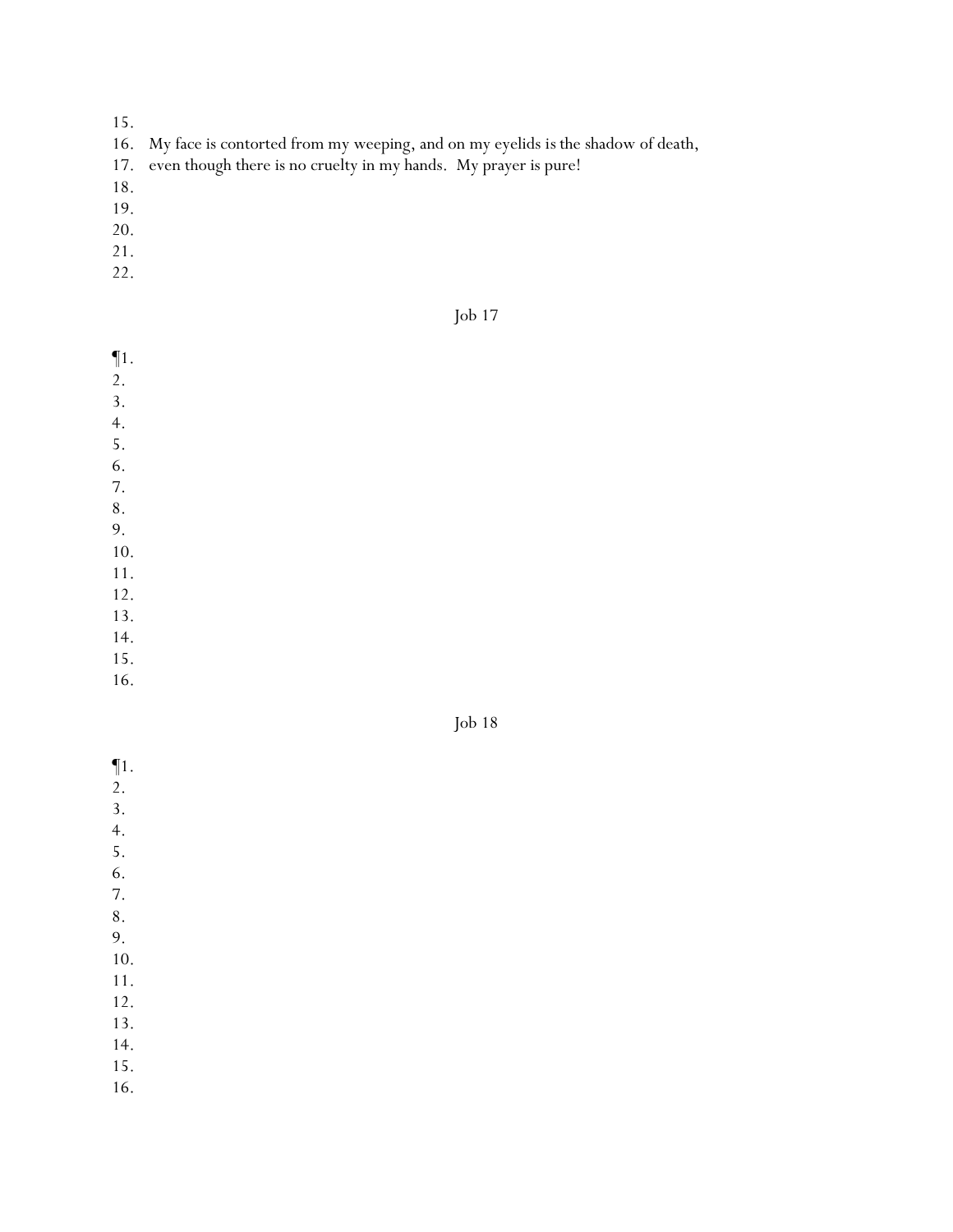18.

19.

20.

21.

2. 3. 4. 5. 6.

| $\P1.$<br>2.<br>3.<br>4.<br>5.<br>6.<br>7.<br>8.<br>9.<br>10.<br>11.<br>12.<br>13.<br>14.<br>15.<br>16.<br>17.<br>18. | Know now that God has overthrown me, and encompassed me in His net.<br>He has walled up my path, and I cannot go on; upon my paths has He laid darkness.<br>He has stripped me of my glory, and removed the crown from my head.<br>He has broken me down on every side, and I am gone |
|-----------------------------------------------------------------------------------------------------------------------|---------------------------------------------------------------------------------------------------------------------------------------------------------------------------------------------------------------------------------------------------------------------------------------|
| 19.<br>20.<br>21.<br>22.<br>23.<br>24.<br>25.<br>26.<br>27.<br>28.<br>29.                                             | My skin and my flesh cleave to my bones, and I have escaped with the skin of my teeth.<br>Have pity on me! Have pity on me, my friends! For the hand of God has touched me!                                                                                                           |
|                                                                                                                       | $\int$ ob 20                                                                                                                                                                                                                                                                          |
| $\P1$ .                                                                                                               |                                                                                                                                                                                                                                                                                       |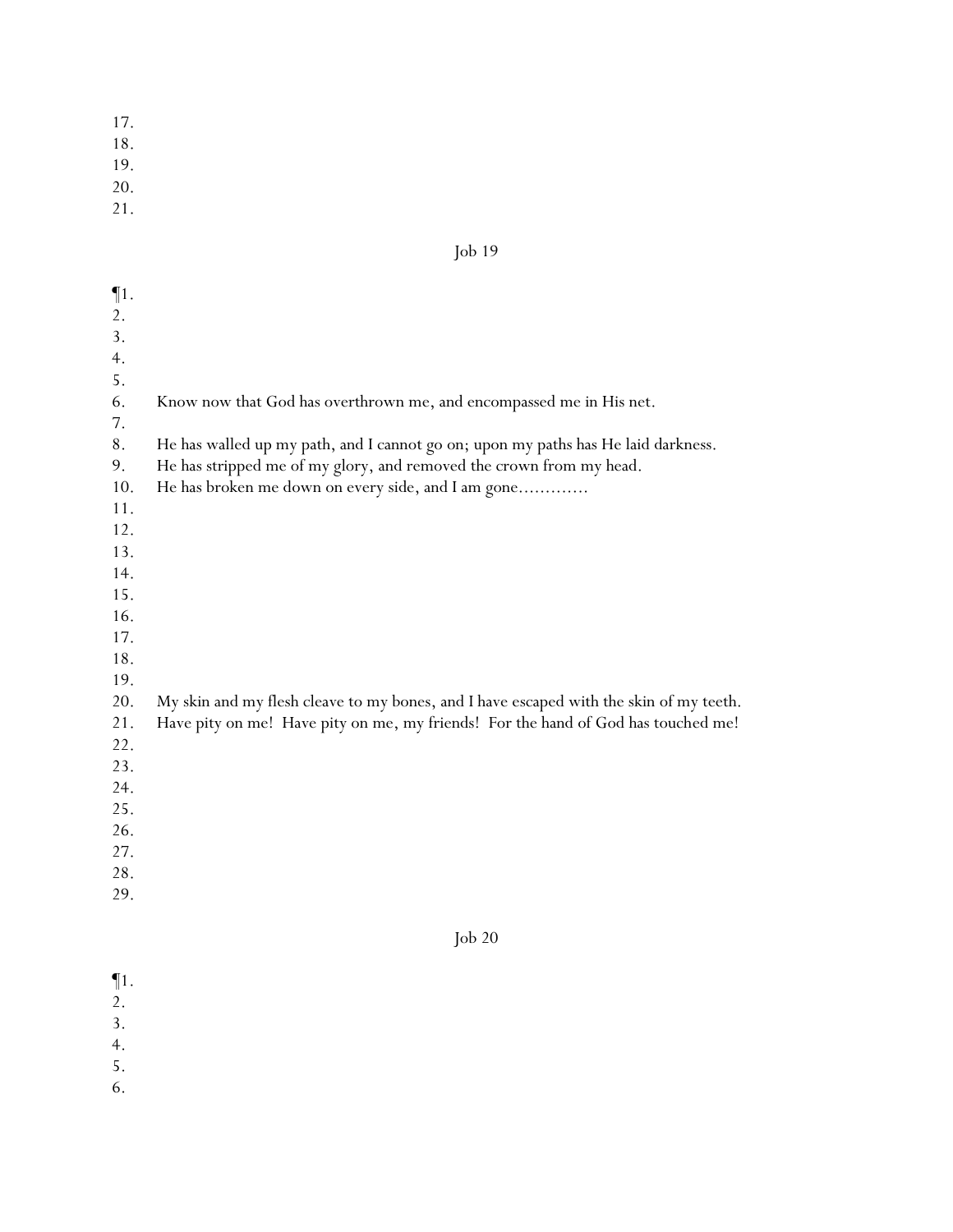7. 8. 9. 10. 11. 12. 13. 14.

- 15.
- 16. 17.
- 18.

19.

20.

21.

22.

23.

24.

25. 26.

27.

28.

29.

| $\P1.$           |  |  |  |
|------------------|--|--|--|
| 2.               |  |  |  |
| $\overline{3}$ . |  |  |  |
| $\overline{4}$ . |  |  |  |
| 5.               |  |  |  |
| 6.               |  |  |  |
| 7.               |  |  |  |
| 8.               |  |  |  |
| 9.               |  |  |  |
| 10.              |  |  |  |
| 11.              |  |  |  |
| 12.              |  |  |  |
| 13.              |  |  |  |
| 14.              |  |  |  |
| 15.              |  |  |  |
| 16.              |  |  |  |
| 17.              |  |  |  |
| 18.              |  |  |  |
| 19.              |  |  |  |
|                  |  |  |  |

20.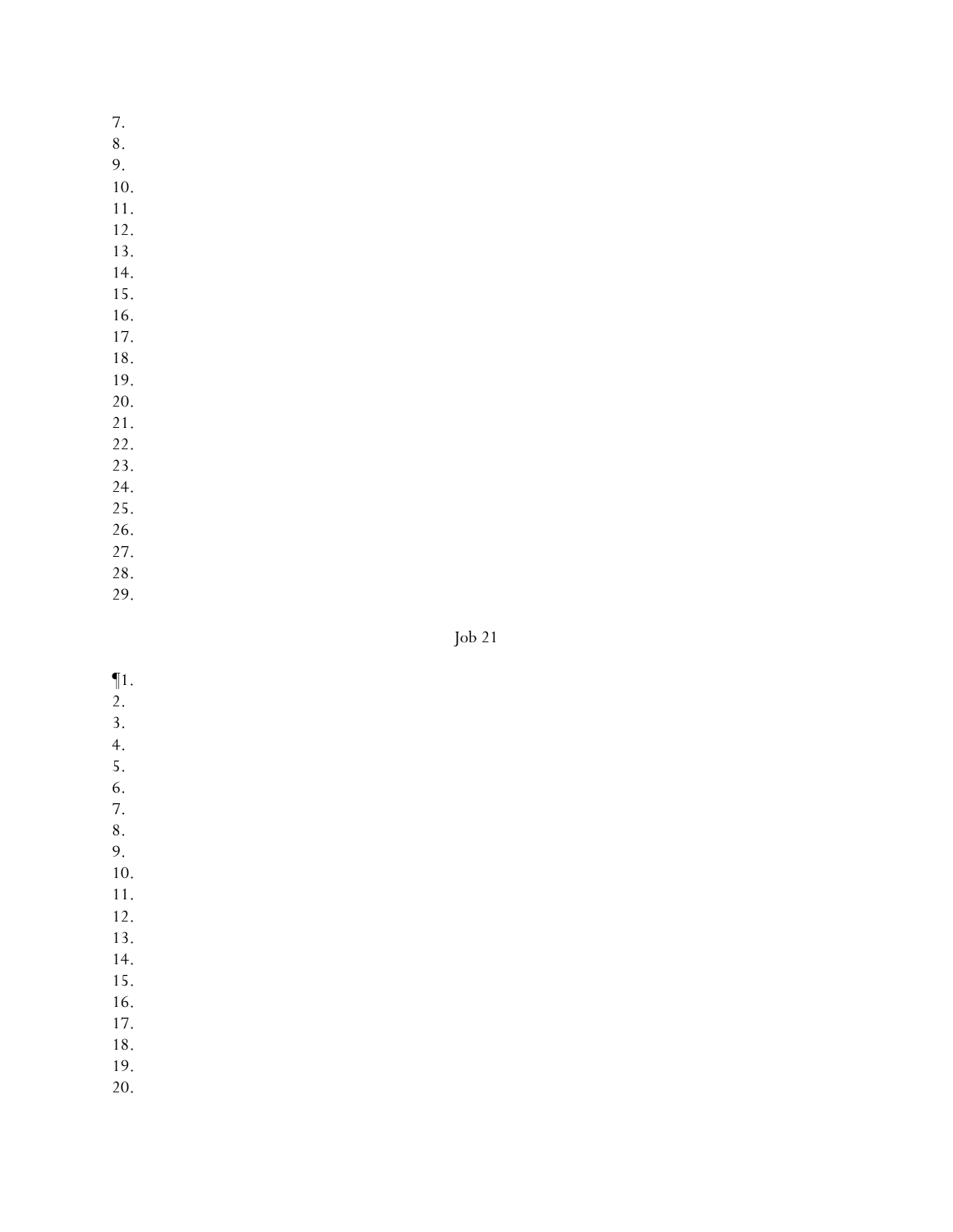22.

23.

24.

- 25.
- 26.
- 27.
- 28.
- 29.
- 30. 31.
- 32.

33.

34.



- ¶1.
- 2.
- 3.
- 4. 5.
- 6.
- 7.

8.

9. 10.

11.

- 12.
- 13.

14.

15.

16.

17. 18.

19.

- 20.
- 21.
- 22.
- 23.
- 24.
- 25. 26.
- 27.
- 28.
- 29.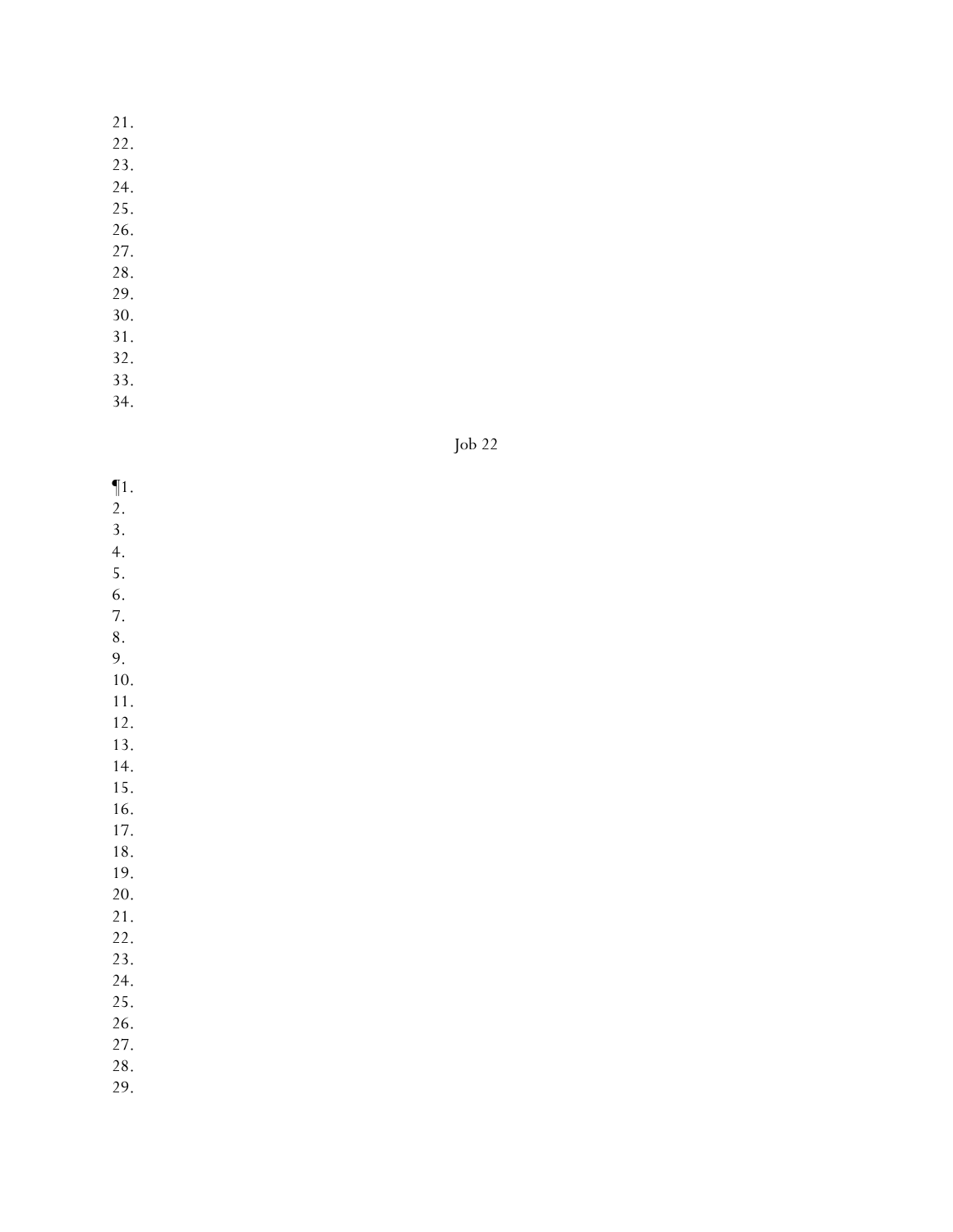### ¶1.

- 2.
- 3. Oh, that I knew where I might find Him! I would go to His house!
- 4. Let me lay out my case before Him, and fill my mouth with arguments!
- 5. Let me know the words that He would answer me, and understand what He would say to me!
- 6.
- 7.
- 8. Behold, I go forward, but He is not there; and backward, but I cannot perceive Him;
- 9. on the left hand where He is working, but I cannot behold Him; He is hiding Himself on the right hand so that I cannot see Him.
- 10. Still, He knows how it is with me, and when He has tried me, I will come forth like gold.
- 11. My foot has held fast to His steps. I have kept His way. I have not turned aside.
- 12a. Nor have I turned away from the commandment of His lips.
- 13.
- 14.
- 15.
- 16.
- 17.

- ¶1.
- 2.
- 3.
- 4.
- 5. 6.
- 7.
- 8.
- 9.
- 10.
- 11.
- 12.
- 13.
- 14.
- 15.
- 16. 17.
- 18.
- 19.
- 20.
- 21.
-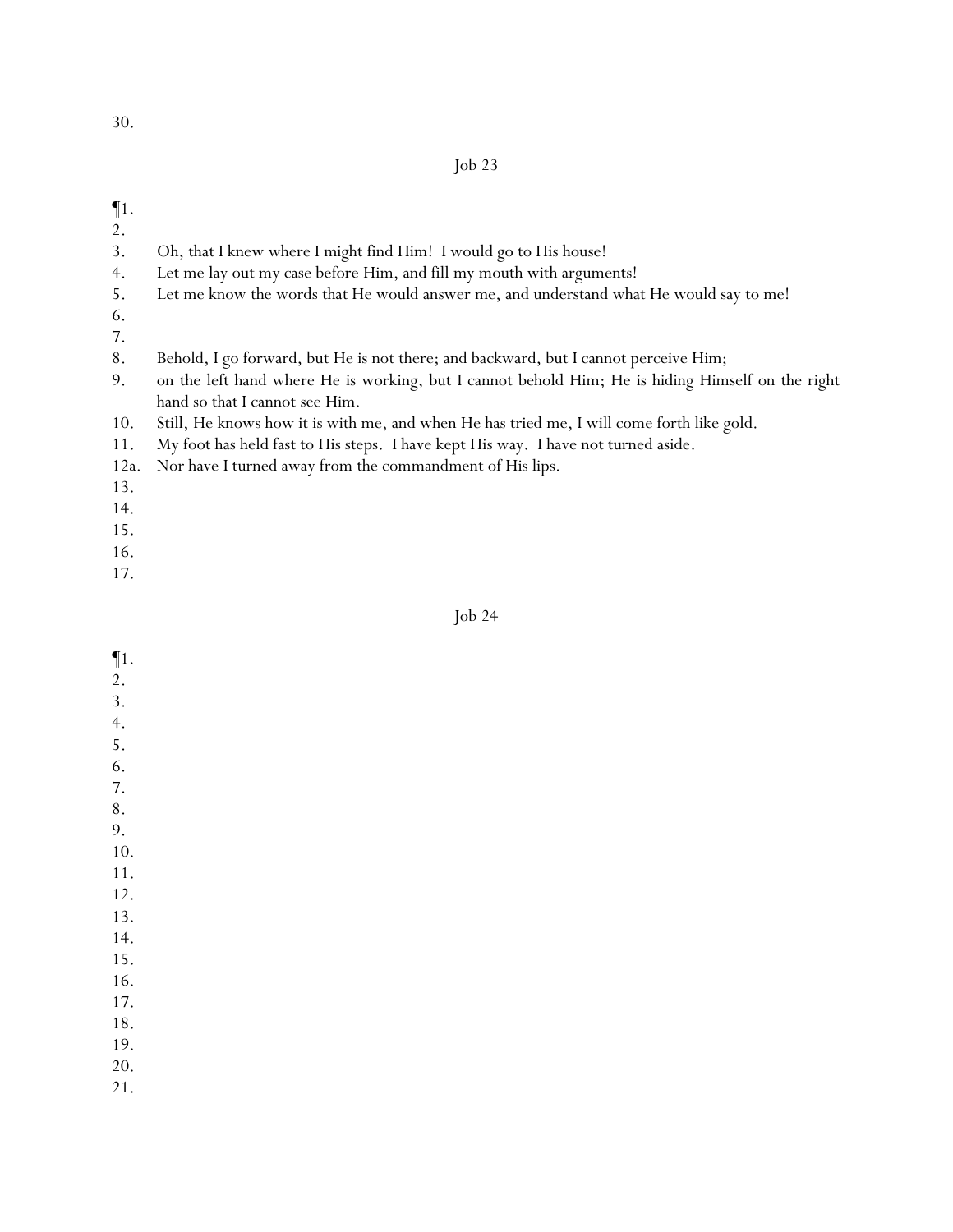23.

24.

25.

### Job 25

- ¶1. 2.
- 3.
- 4.
- 5.
- 6.

# Job 26

- ¶1.
- 2.
- 3.
- 4.
- 5.
- 6.
- 7.
- 8.
- 9.
- 10.
- 11.

12. By His power, He stirs up the sea, and by His understanding He strikes through the Proud One.

- 13.
- 14.

- $\P1$ .
- 2.
- 
- 3.
- 4.
- 5. I will never justify *y*ou! Until I die, I will not forsake my integrity!
- 6. I will hold fast my righteousness, and I will not let it go! My heart will not condemn me so long as I live!
- 7.
- 8.
- 9.
- 10.
- 11.
- 12.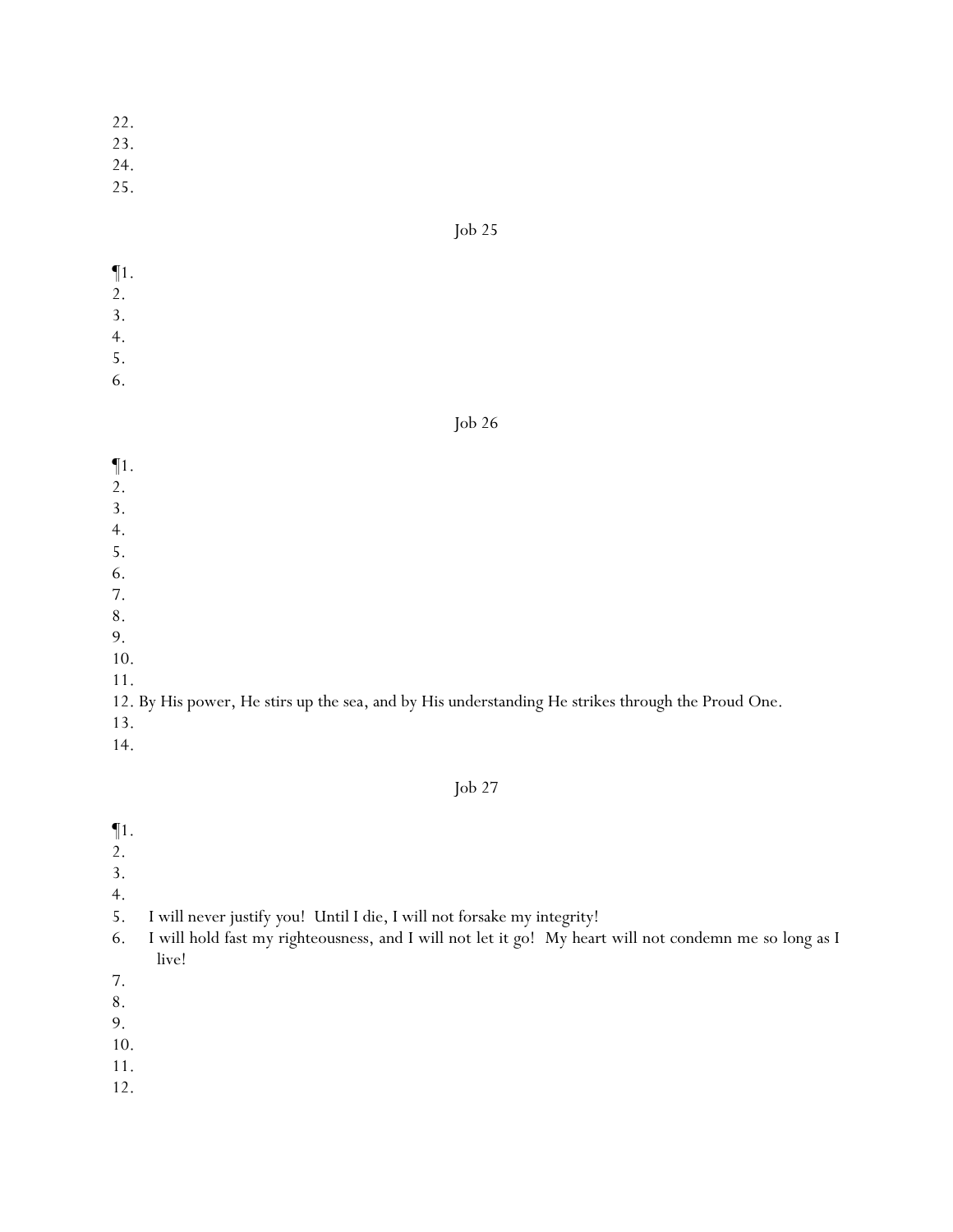- 13.
- 14.
- 15.
- 16.
- 17.
- 18.
- 19.
- 20. 21.
- 22.
- 23.

Job 28

¶1. 2. 3. 4. 5. 6. 7.falcon 8. 9. 10. 11. 12. 13. 14. 15. 16. 17. 18. 19. 20. 21. 22. 23. 24. 25. 26. 27. 28.

```
¶1. And Job continued to utter his ? and said,
```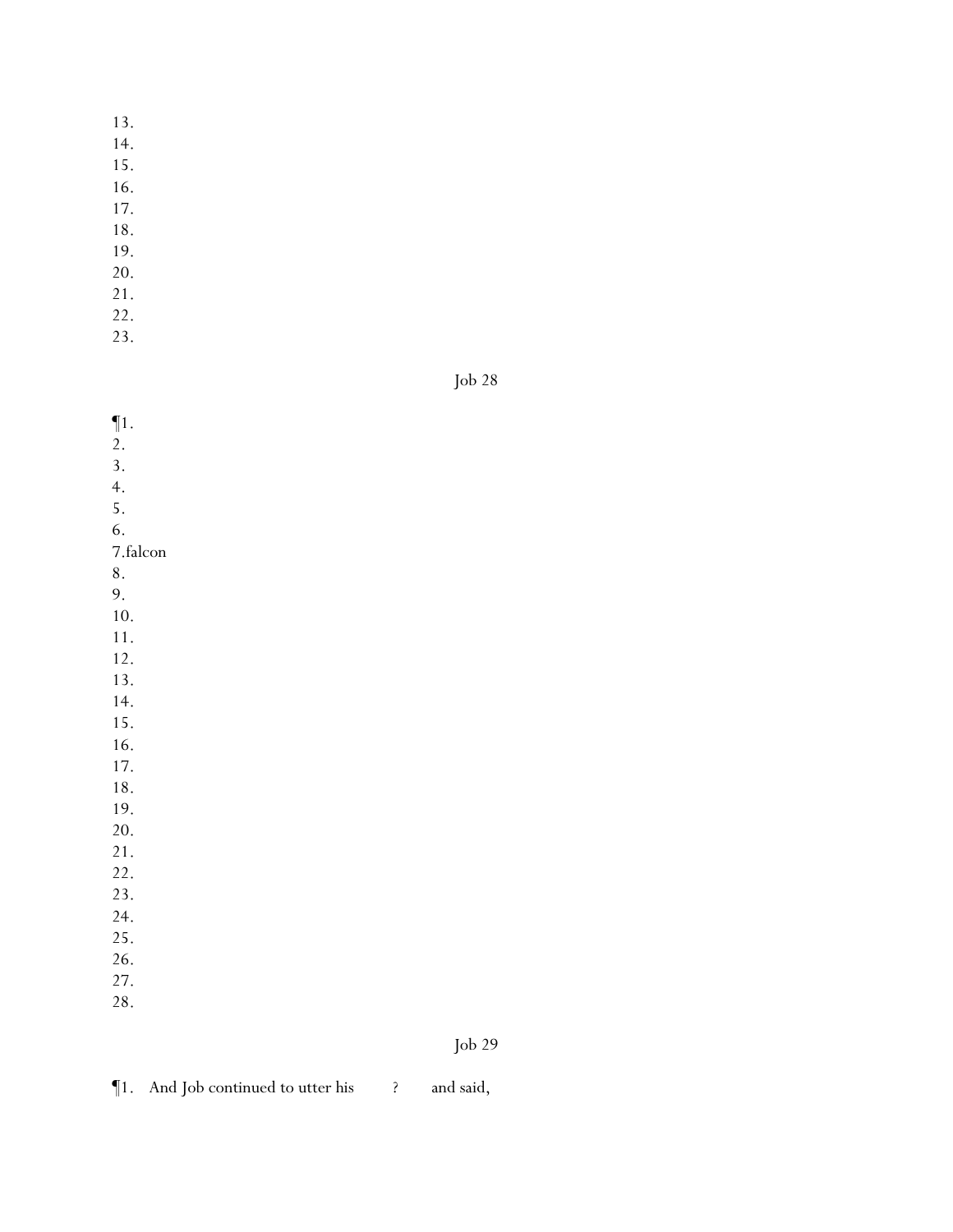- 2. "Oh, that I was as in months past, as in the days when God protected me,
- 3. when His lamp shined upon my head, and by His light, I walked through darkness,
- 4. as when I was in my strength, when the secret of God was upon my tabernacle,
- 5. when the Almighty was still with me, when my little ones were around me,
- 6. when I washed my steps with cream, and the rock poured out streams of oil for me,
- 7. when I went out to the gate of the city, when I set up my seat in the plaza!
- 8. The young men saw me and withdrew themselves, and the aged rose, and stood still.
- 9. Princes refrained from speaking, and laid their hand on their mouth.
- 10. The rulers hid their voice; their tongue stuck to the roof of their mouth.
- 11. When the ear heard *me*, it blessed me, and when the eye saw *me*, it bore me witness,
- 12. because I delivered the poor who cried for help, and the fatherless, and *whoever had* no helper.
- 13. The blessing of the man about to perish came upon me, and I made the widow's heart to cry out with joy.
- 14.
- 15. I was eyes to the blind, and I was feet to the lame.
- 16. I was a father to the needy, and ........................
- 17. I crushed the jaws of the unjust and plucked the spoil out of his teeth.
- 18.
- 19.
- 20.
- 21. Men waited and listened for me, and grew silent at my counsel.
- 22. After my words, they did not *speak* again, and my speech dropped upon them.
- 23. They waited for me as the rain .......................
- 24.
- 25. I examined their ways and sat as chief among them, and I lived like a king with an army, as one who comforts the mournful.

- ¶1. But now, those younger than I mock me, whose fathers I would have refused to put among the dogs of my flock.
- 2.
- 3.
- 4.
- 5.
- 6.
- 7.
- 8. *They are* fools, worthless people, *the kind* driven out of the land with whips.
- 9. But now, I have become their song. I am a byword to them.
- 10. They loathe me; they keep far from me, and do not hesitate to spit in my face.
- 11. Because He has let loose His bowstring and brought me low, they throw off the bridle at the sight of me.
- 12.
- 13.
- 14.
- 15.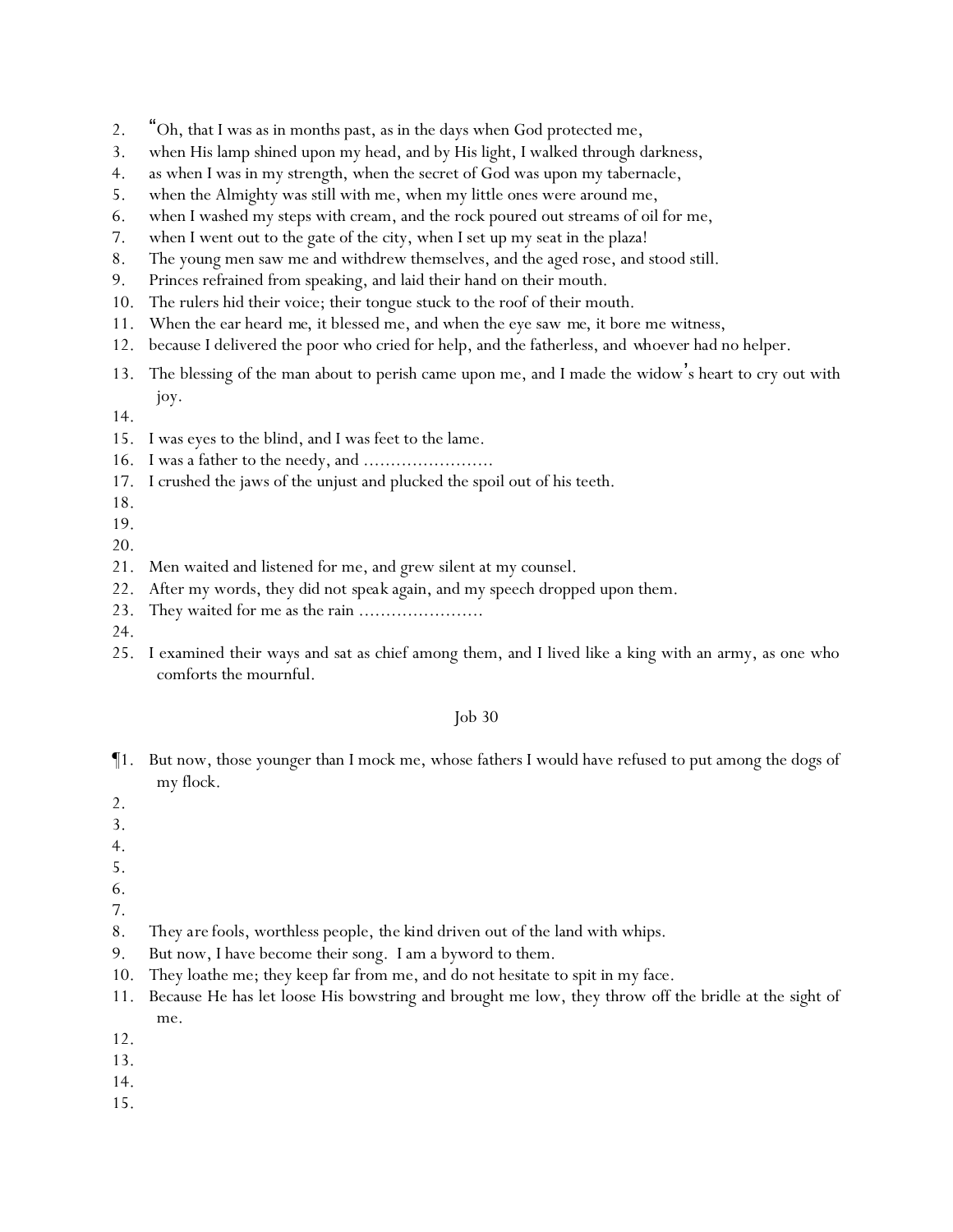- 17.
- 18.
- 19.
- 20.

# 21. You have become cruel to me; with your mighty hand, you assault me.

- 22.
- 23.
- 24.
- 25.
- 26.
- 27.
- 28.
- 29.
- 30.
- 31.



- $\P1$ .
- $\overline{2}$ .
- 3.
- 4.
- 5. 6.
- 7.
- 8.
- 9.
- 10.
- 11.
- 12.
- 13.
- 14. 15.
- 16.
- 17.
- 18.
- 19.
- 20.
- 21.
- 22. 23.
- 24.
- 25.
- 26.
- 27.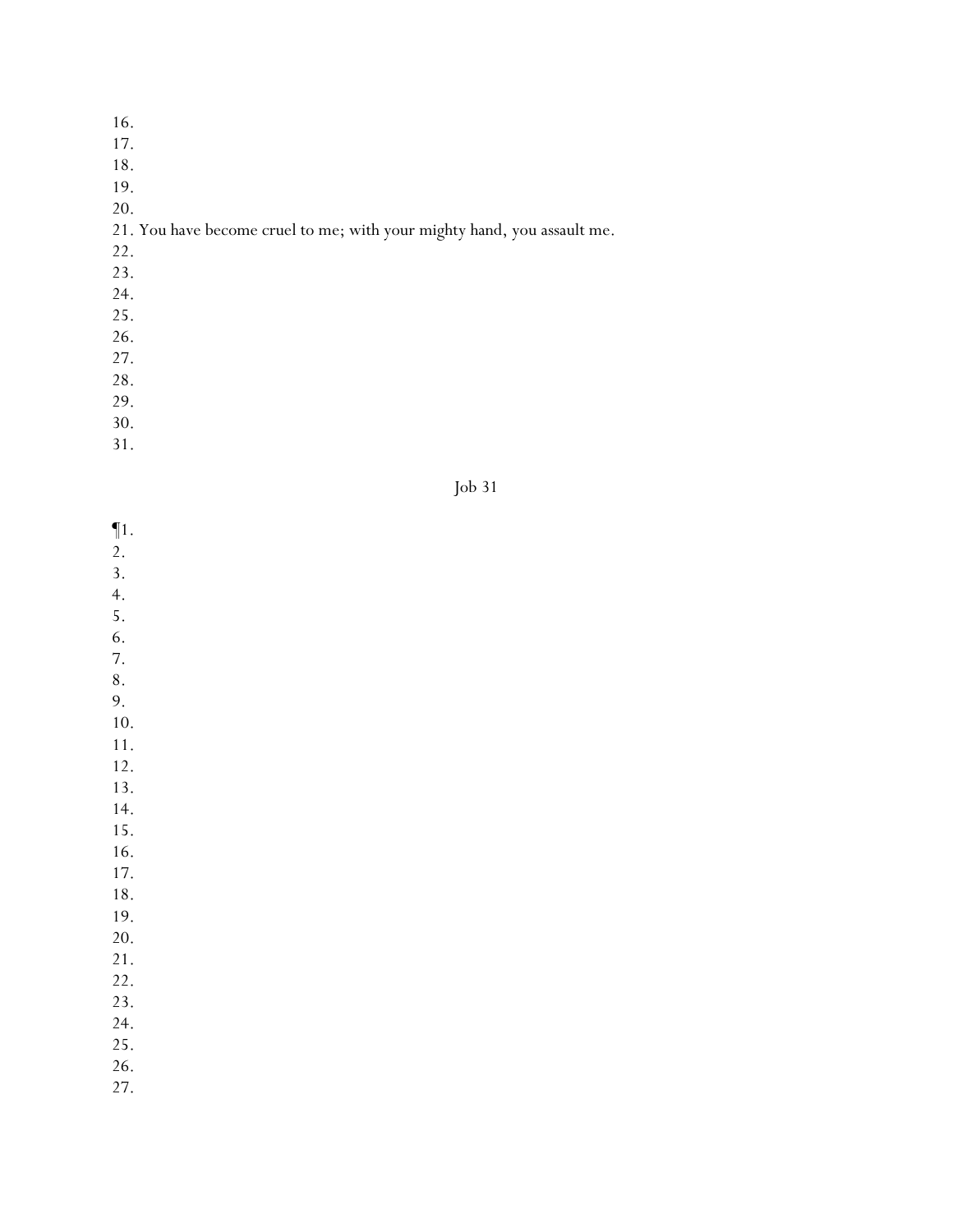29.

30.

- 31.
- 32.
- 33. 34.
- 35.
- 36.
- 37.
- 38.
- 39.
- 40.

Job 32

- $\P$ 1. 2. 3. 4. 5. 6. 7. 8. 9. 10. 11. 12. 13. 14. 15. 16. 17. 18. 19. 20.
- 21.
- 22.

- $\P1$ .
- $\overline{2}$ .
- 3.
- 4.
- 5.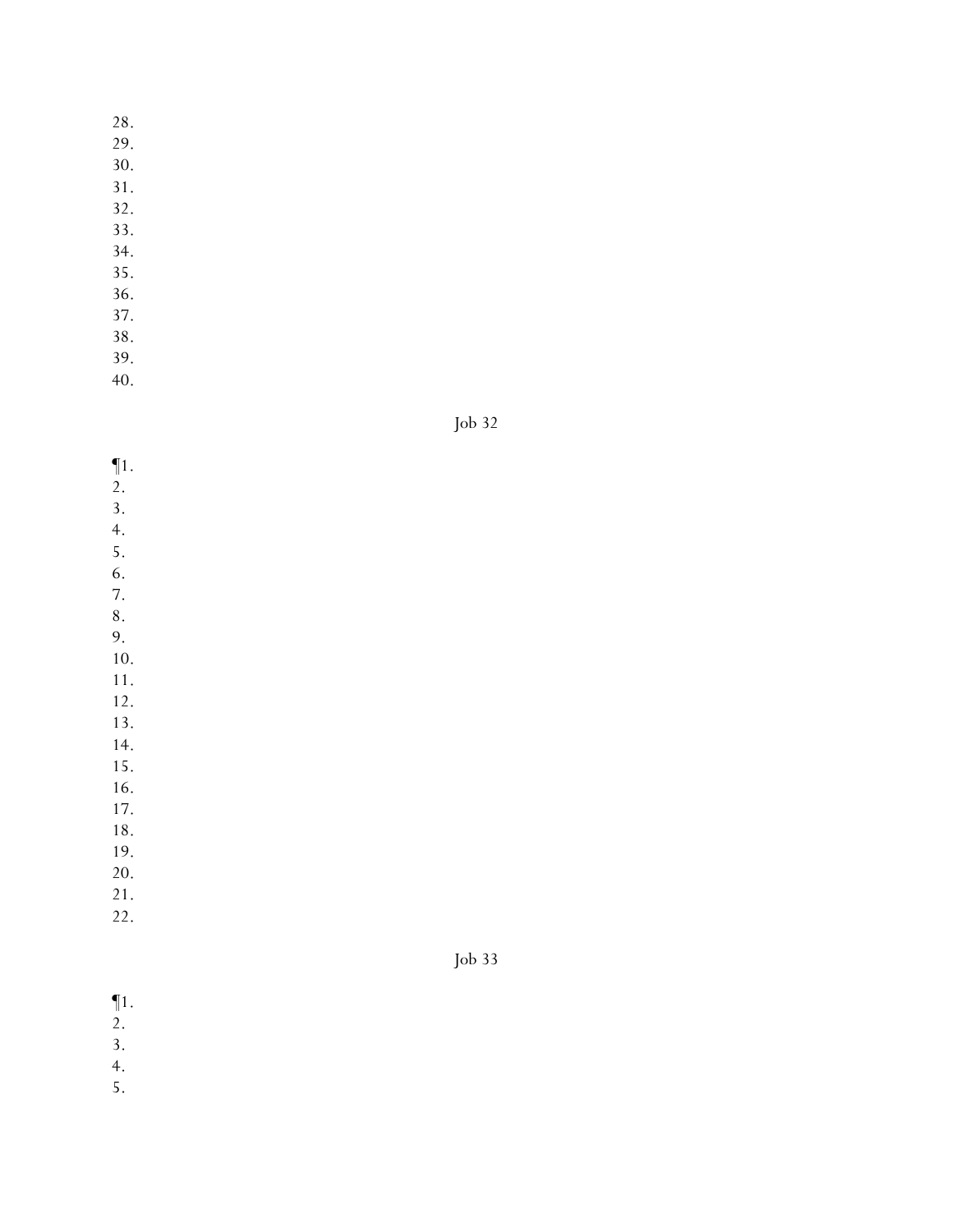- 6.
- 7.
- 8.
- 9.
- 10.
- 11.
- 12.
- 13.
- 14. Though God speaks once, yea, twice, man does not perceive it,
- 15. in a dream, a vision of the night, when deep sleep falls upon men, in slumberings on a bed.
- 16. Then He opens the ear of men and makes their instruction sure,
- 17. to turn man from *his own* way and hide pride from man.
- 18. He keeps his soul from the pit and his life from perishing by the sword.<sup>1</sup>
- 19. Or he is disciplined with pain upon his bed or with a persistent conflict in his bones,
- 20. so that his being loathes food, and his soul, its favorite food.
- 21. His flesh wastes away from sight, and his bones that were not seen appear,
- 22. and his soul draws near the pit, and his life, to those who put to death.
- 23. If there is an angel over him, an interpreter, one among a thousand, to show a man His uprightness,
- 24. then He is gracious to him and says, "Deliver him from going down to the pit! I have found a ransom."
- 25. His flesh will be fresher than a child's. He will return to the days of his youth.
- 26. He will pray to God, and He will accept him, and he will see His face with a shout of joy. And then, He will restore to a man his righteousness.
- 27. He observes men, and he says, "I sinned and perverted what is right, and it did not profit me.
- 28. He has redeemed my soul from going over into the pit; yea, my life will see the light."
- 29. Behold, all these things God works twice, three times with man
- 30. to turn his soul back from the pit, that he might be enlightened by the light of the living.
- 31. Pay attention, Job! Listen to me! Be silent, and I will speak!
- 32. If there is something to say, answer me! Speak! For I would be pleased to justify you.
- 33. If not, then listen to me! Be silent, and I will teach you wisdom.

¶1. 2. 3. For an ear tries speech as a palate tastes food. 4. 5. 6. 7. 8. 9. 10. 11. 12.

 $1$  Or, "weapon".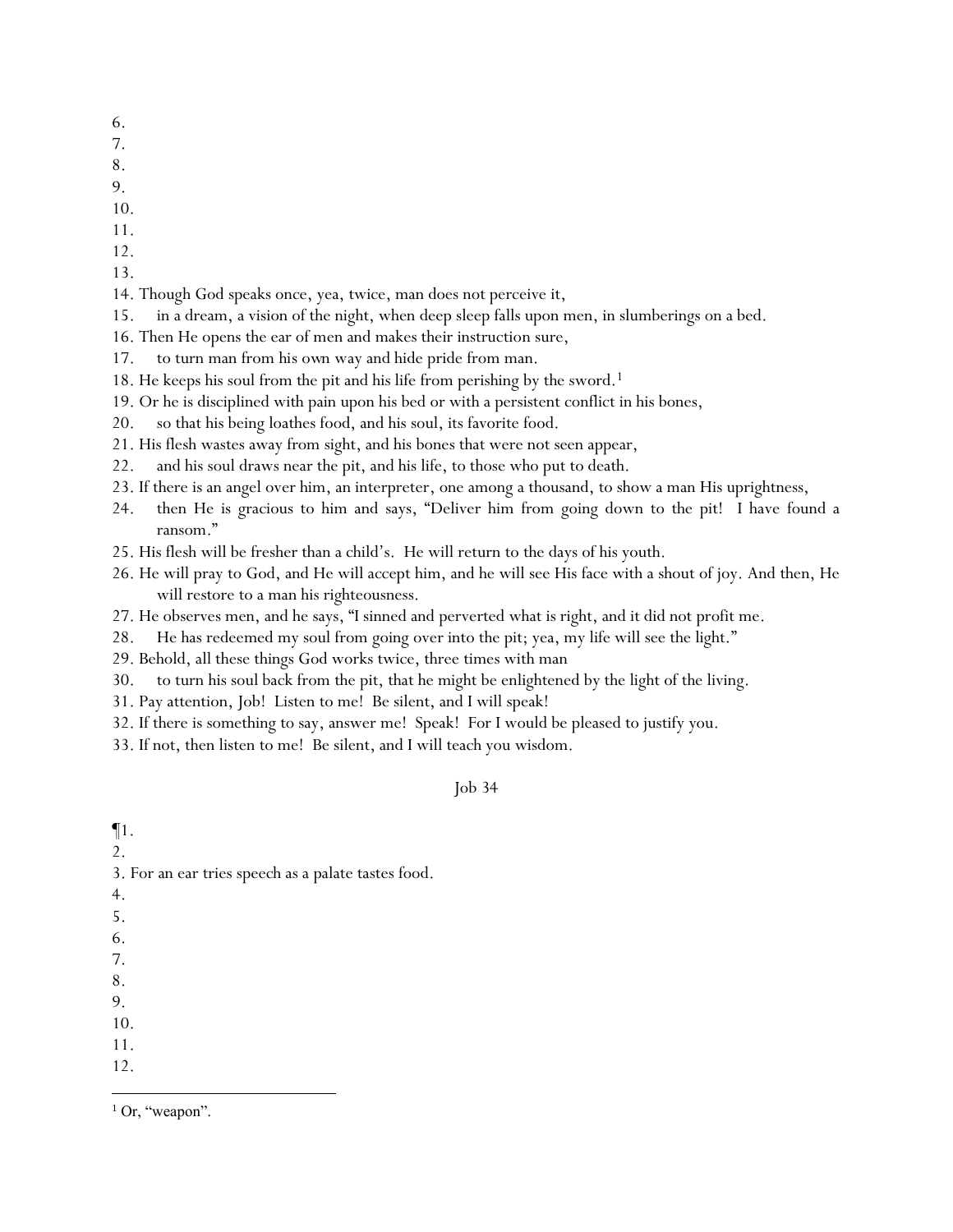- 13.
- 14.
- 15.
- 16.
- 17.
- 18.
- 19.
- 20.
- 21.
- 22. 23.
- 24.
- 25.
- 26.
- 27.
- 28.
- 29. When He orders peace, who can make trouble? And when He hides His face, who can see Him, whether it *be done to* a nation or a single man?
- 30.

# 31. Dare it be said to God, "I have borne *chastisement, yet*; I did not do wrong.

- 32.
- 33.
- 34.
- 35.
- 36.
- 37.

### Job 35

- ¶1.
- 2.
- 3.
- 4.

### 5. Look at the heavens, and see! And behold the clouds which are higher than you!

- 6.
- 7.
- 8.
- 9.
- 10.
- 11.
- 12. 13.
- 14.
- 15.
- 16.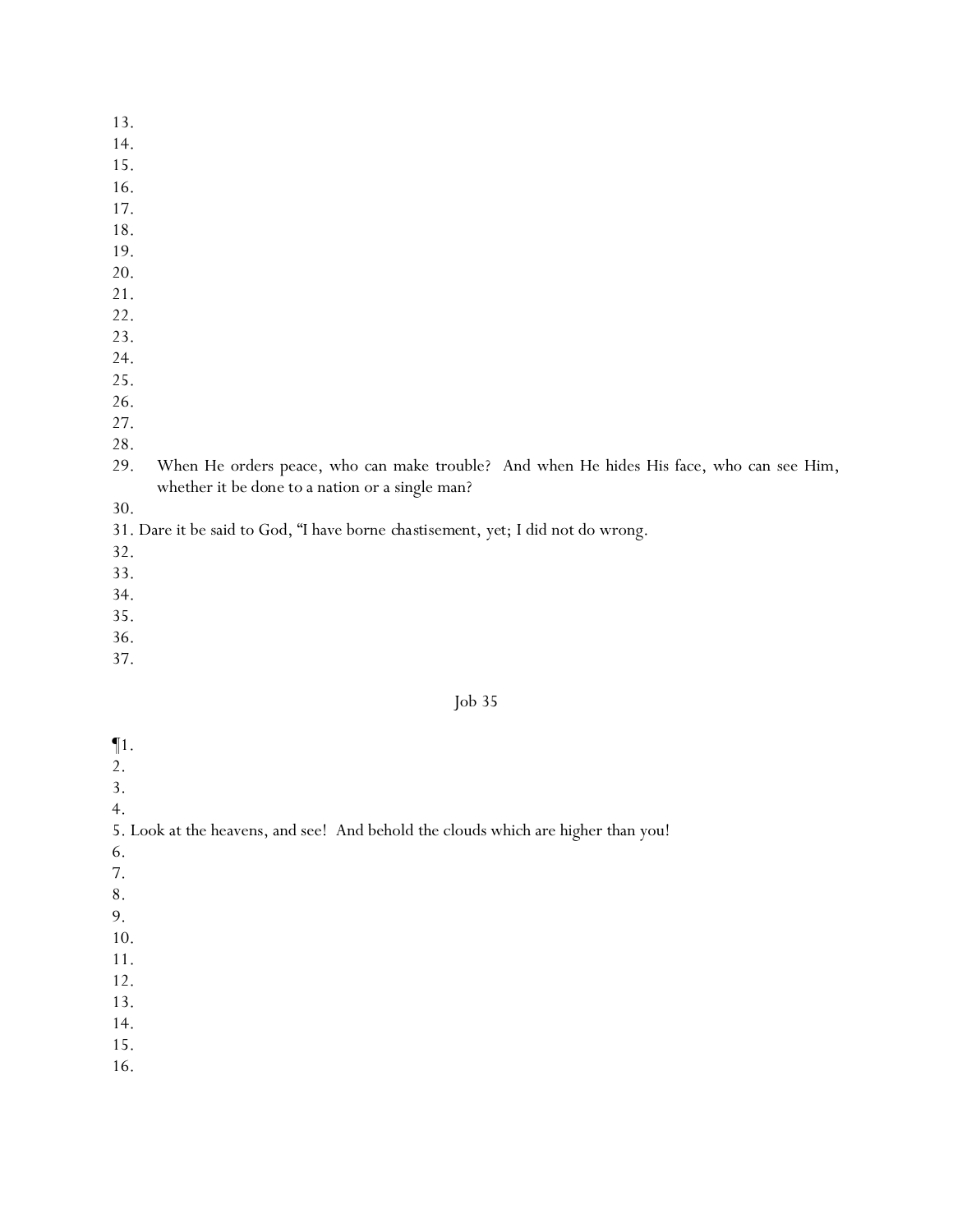$\P1$ .

- 2.
- 3.
- 4.
- 5.
- 6.
- 7.
- 8.
- 9. 10.
- 11.
- 12.
- 13.
- 14.
- 15.
- 16.
- 17.
- 18. 19.
- 20.
- 21.
- 22.
- 23.
- 24.
- 25.
- 26. 27.
- 28.
- 29.
- 30.
- 31.
- 32.
- 33.

- ¶1.
- 2.
- 3. 4.
- 5.
- 6.
- 7.
- 8.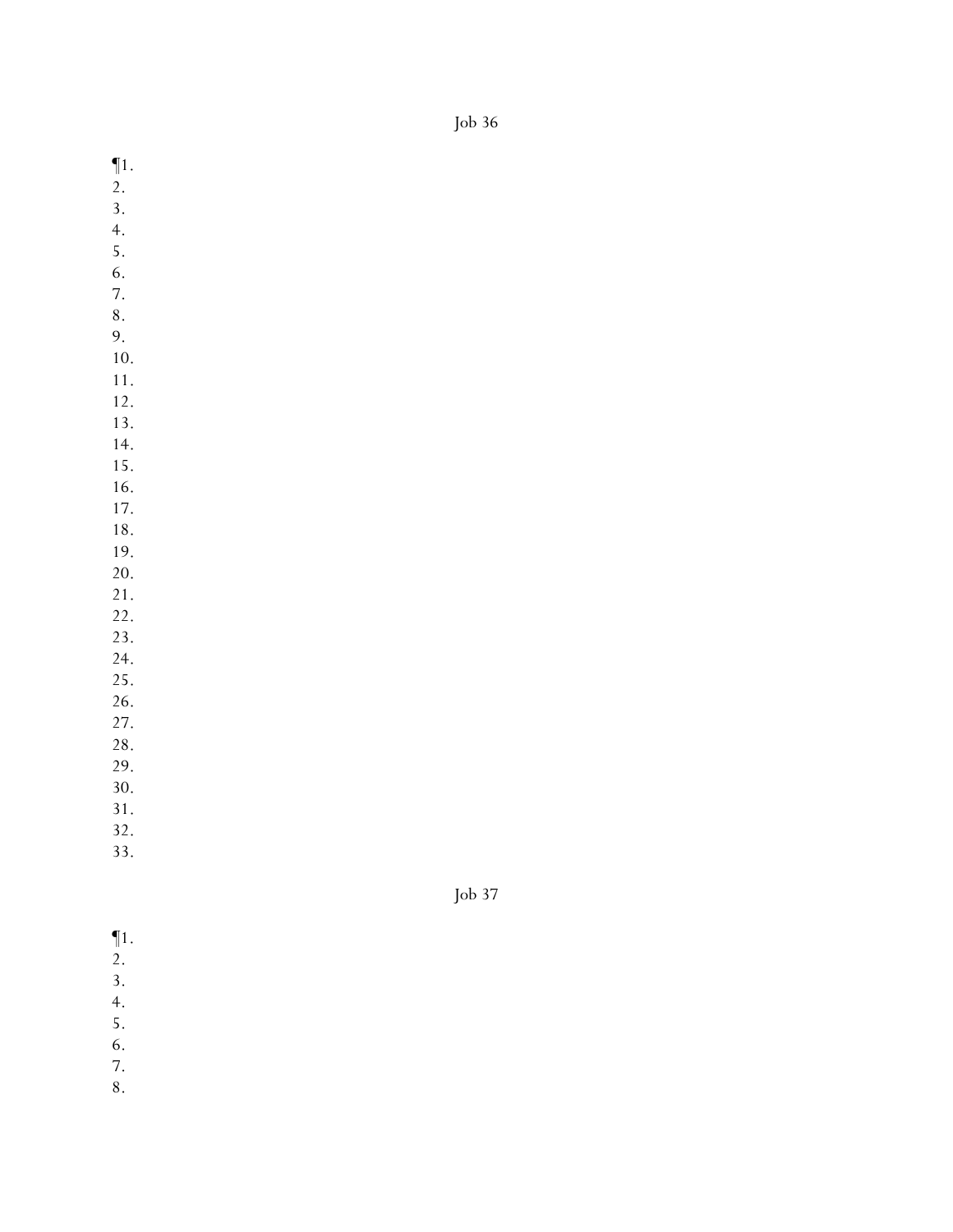10.

11.

12.

13. He causes it to happen, whether for chastisement, or for His land, or for mercy.

14 Give ear to this, O Job! Stand still and consider the wondrous works of God.

15.

- 16.
- 17.
- 18.
- 19.
- 20.
- 21.
- 22.
- 23.

24.



¶1.

- 2.
- 3.
- 4.
- 5.
- 6. 7.
- 8.
- 9.
- 10.
- 11.
- 12.
- 13. 14.
- 15.
- 16.
- 17.
- 18.
- 19.
- 20.
- 21.
- 22. 23.
- 
- 24. 25.
- 26.
- 
- 27.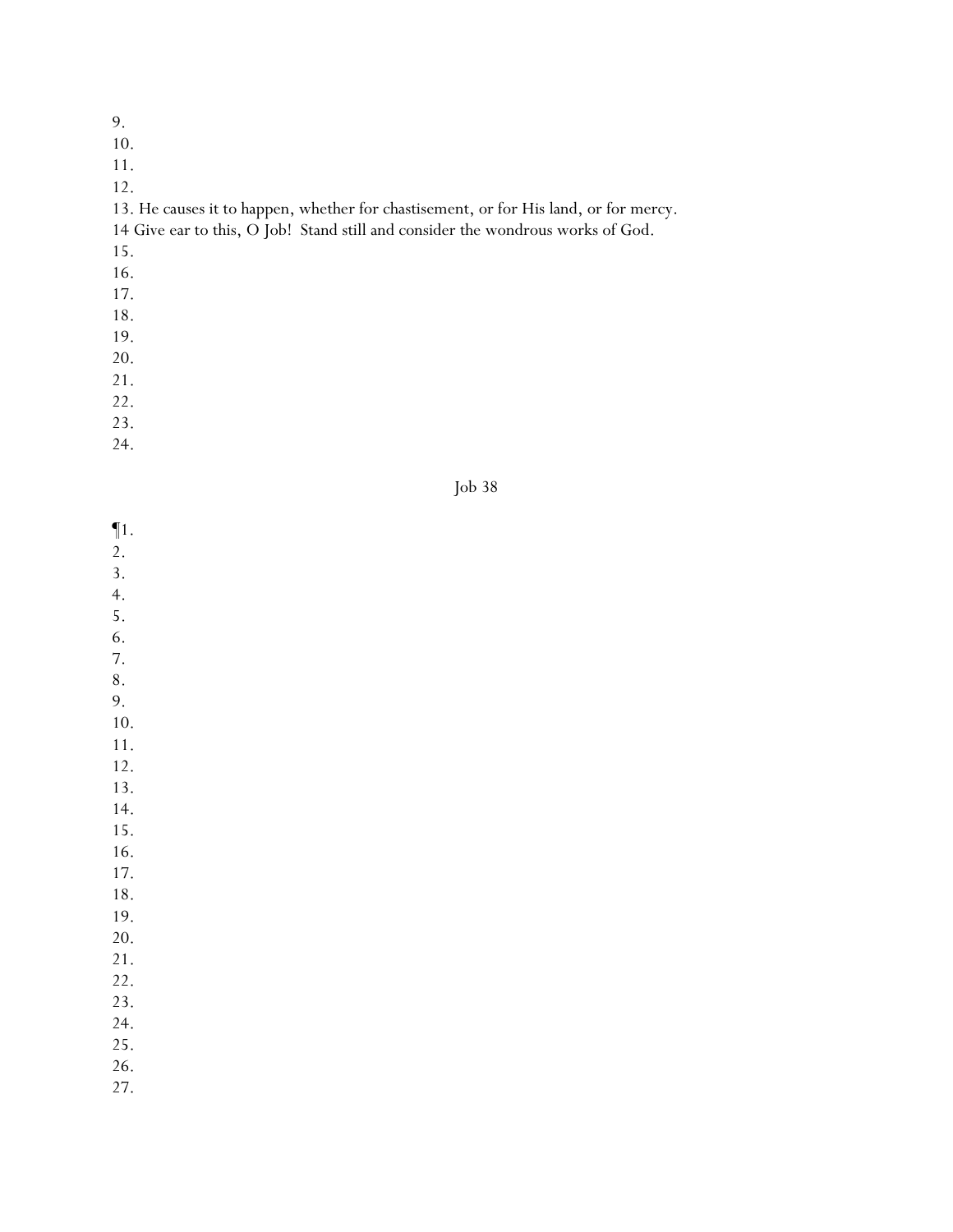29.

30.

- 31.
- 32.
- 33. 34.
- 
- 35. 36.
- 37.
- 38.
- 39.
- 40.
- 41.

Job 39

- ¶1.
- 2.
- 3.
- 4. 5.
- 6.
- 7.

8.

9. 10.

11.

12.

13.

14.

15.

16. 17.

18.

19.

20.

21.

22.

23.

24.

25.

26.

27.

28.

29.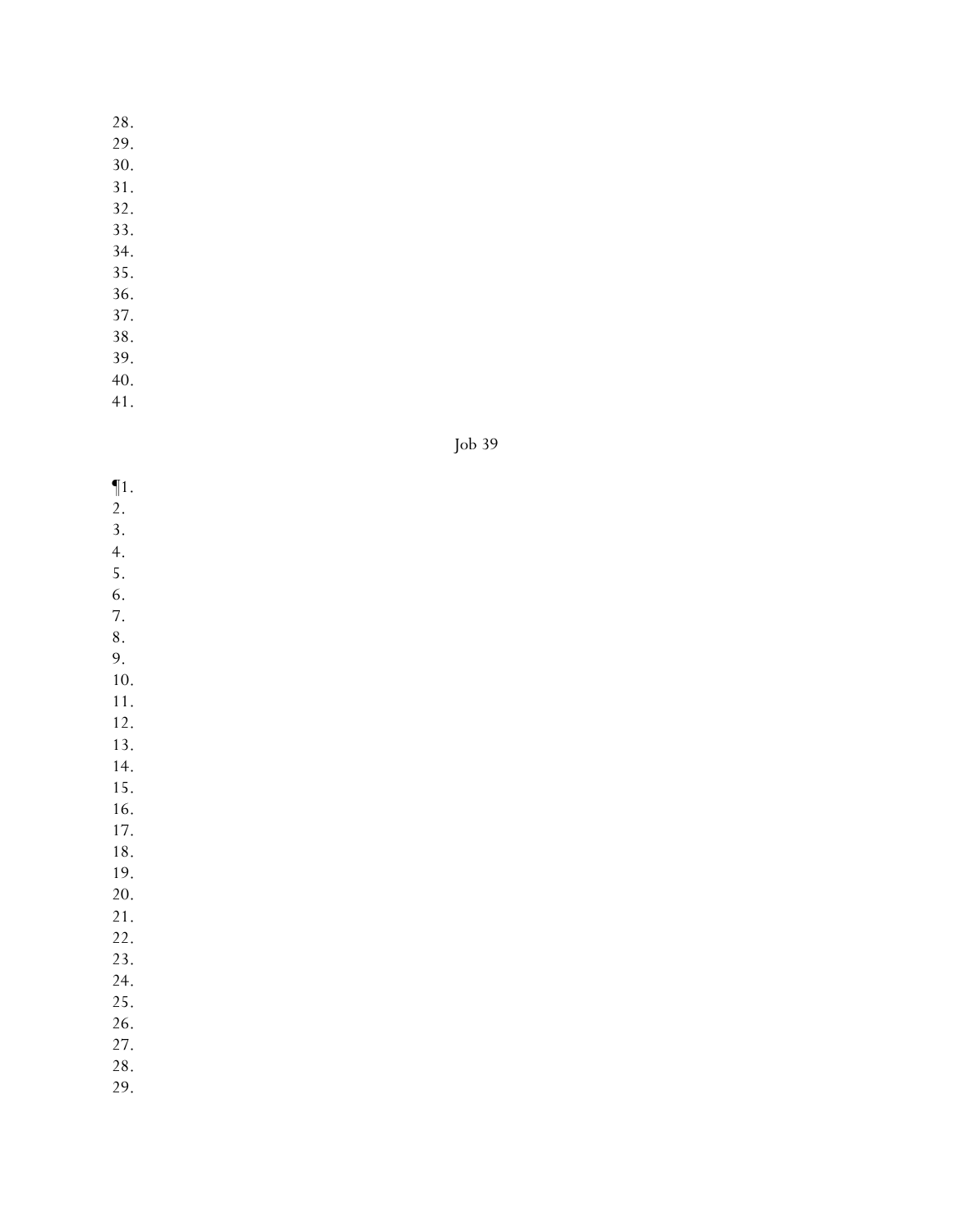Job 40

- ¶1.
- 2.
- 3.
- 4.
- 5.
- 6. 7.
- 8.
- 9.
- 10.
- 11.
- 12.
- 13.
- 14.
- 15.
- 16.
- 17.
- 18. 19.
- 20.
- 21.
- 22.
- 23.
- 24.

- ¶1. Can you draw out Leviathan with a hook, or his tongue with a cord which you let down?
- 2. Can you put an hook into his nose, or bore his jaw through with a thorn?
- 3. Will he make many supplications to you? Will he speak soft words to you?
- 4. Will he make a covenant with you? Will you take him for a servant forever?
- 5. Will you play with him as with a bird?
- 6.
- 7.
- 8.
- 9.
- 10.
- 11.
- 12.
- 13.
- 14.
- 15.